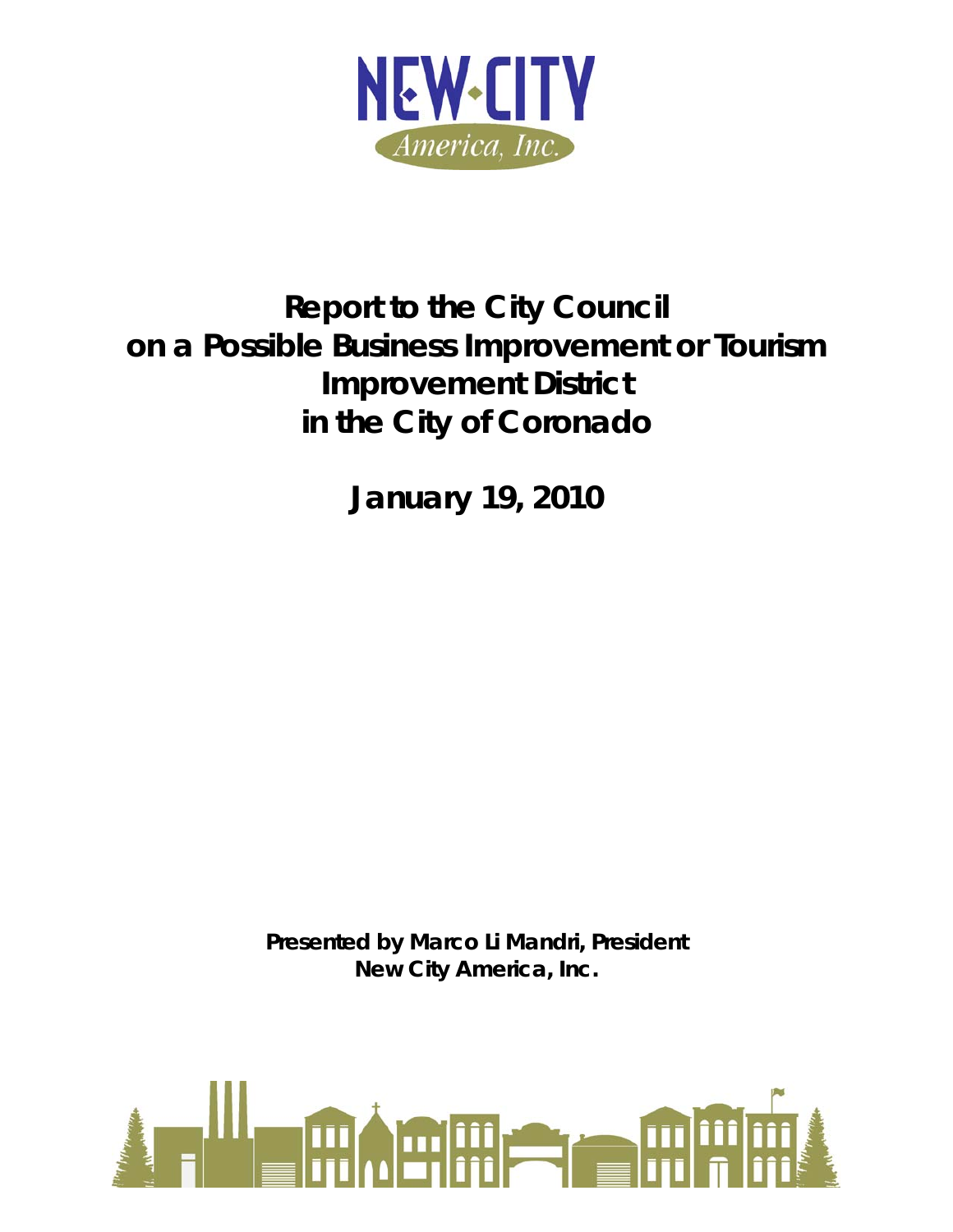## **TABLE OF CONTENTS**

| <b>ITEM</b> |                                                                                                                                                                                                                                                                                                                                                                                                                                                                                                                             | <b>PAGE</b><br>NO.                                                                                        |
|-------------|-----------------------------------------------------------------------------------------------------------------------------------------------------------------------------------------------------------------------------------------------------------------------------------------------------------------------------------------------------------------------------------------------------------------------------------------------------------------------------------------------------------------------------|-----------------------------------------------------------------------------------------------------------|
| I.          | <b>EXECUTIVE SUMMARY/OVERVIEW</b>                                                                                                                                                                                                                                                                                                                                                                                                                                                                                           | 1                                                                                                         |
| П.          | <b>IDENTIFICATION OF PROBLEM</b><br><b>Macro Economic Trends</b><br>Α.<br><b>B.</b><br><b>Micro Economic Trends</b><br>$C$ .<br>Impact of Trends on City Services<br>D.<br><b>Comparison with Surrounding Communities</b><br>Use of General Funds to Support Community Organizations<br>Ε.<br>$F_{\rm{eff}}$<br><b>Other Factors Affecting Coronado</b><br>G.<br>Perceptions of Coronado Business Community<br><b>Outreach Efforts</b><br><b>Business Survey</b><br><b>Visitor Survey</b><br>Η.<br><b>Regional Visitors</b> | 3<br>$\sqrt{3}$<br>$\overline{4}$<br>5<br>$\overline{7}$<br>$\, 8$<br>$\, 8$<br>9<br>10<br>10<br>13<br>14 |
| Ш.          | <b>ANALYSIS/FINDINGS</b>                                                                                                                                                                                                                                                                                                                                                                                                                                                                                                    | 15                                                                                                        |
| IV.         | <b>POSSIBLE FINANCING MECHANISMS</b><br><b>Amending Contracts of Community Organizations</b><br>А.<br><b>Parking Meter Revenues</b><br>В.<br>С.<br>Special Benefit Assessment District<br>Recommendation: - Establishing a TID<br>D.                                                                                                                                                                                                                                                                                        | 17<br>17<br>18<br>20<br>24                                                                                |
| V.          | <b>CONCLUSION</b>                                                                                                                                                                                                                                                                                                                                                                                                                                                                                                           | 27                                                                                                        |
| VI.         | <b>RECOMMENDATION</b>                                                                                                                                                                                                                                                                                                                                                                                                                                                                                                       | 27                                                                                                        |
| VII.        | <b>NEXT STEPS</b>                                                                                                                                                                                                                                                                                                                                                                                                                                                                                                           | 28                                                                                                        |
| VIII.       | <b>ISSUES ASSOCIATED WITH ESTABLISHING A TOURISM</b><br><b>IMPROVEMENT DISTRICT</b>                                                                                                                                                                                                                                                                                                                                                                                                                                         | 29                                                                                                        |
|             | <b>Appendix A - Business Survey Results</b><br><b>Appendix B - Visitor Survey Results</b><br>Appendix C - The Parking and Business Improvement Area Act of 1989<br>Appendix D - Orange Avenue Corridor Specific Plan, Market Study Summary,<br><b>June 2002</b>                                                                                                                                                                                                                                                             |                                                                                                           |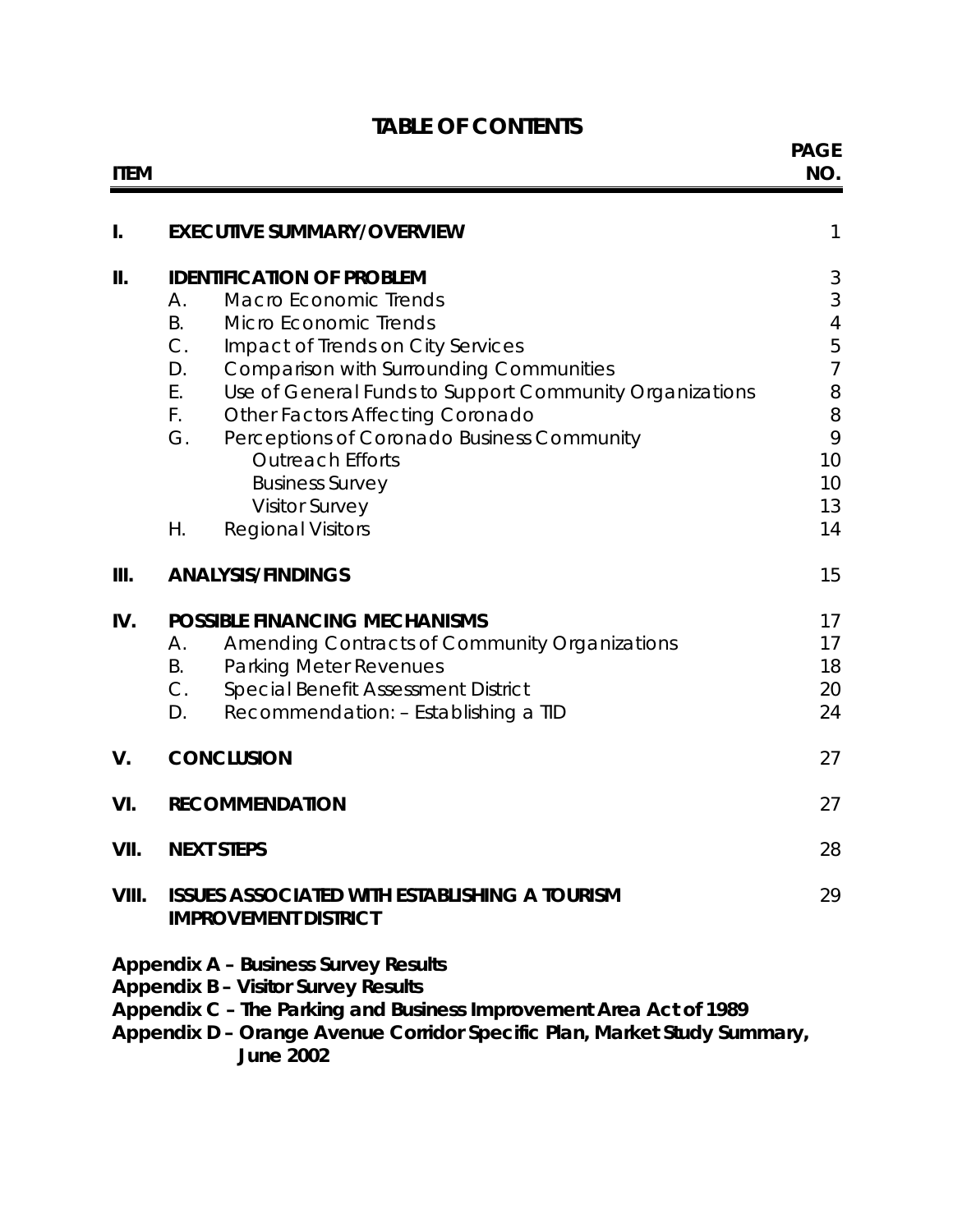## **EXECUTIVE SUMMARY/OVERVIEW**

In June, 2009, the Coronado Chamber of Commerce sought one-time funding from the City of Coronado to finance a proposed "Small Business Catalyst Program". Because of the impact on the City's finances, the City Council instead appointed an Ad Hoc Advisory Committee to investigate the feasibility of creating a Business Improvement District, or some other alternative financing mechanism as a means of funding a destination marketing program. consulting firm, New City America, Inc., was contracted by the City to assist in this process. The purpose of this document is to report back to the City Council on the work and findings of the Committee, the consultant and staff and to seek approval of a plan to fund a destination marketing program.

This document is intended to answer several inter-related questions.

## **Is there a problem and, if so, what is it?**

Coronado, like other cities, is facing a confluence of events on a national, state and local level that has affected its hotel and retail industry. These events ultimately affect the City's financial capacity to provide "general benefit" services to its residents, which are financed, in part, by the hotel and sales tax revenues generated by these industries.

Currently, the business community does not have a destination marketing program to attract tourists and daytime visitors to the City. There are other factors that affect the viability of the City's retail industry. These factors include sales leakage, a small population base, isolated geography, etc. To assess the economic conditions that Coronado businesses are facing, outreach meetings were held and a survey was conducted. The survey sampling revealed that many retailers are struggling to stay in business; many retailers are struggling to attract customers over the bridge to their business; and many retailers view the loss in sales as an ongoing problem.

## **Is a destination marketing program the solution to the problem?**

Most retailers believe that a destination marketing strategy would benefit the local businesses and that it would be supported by the businesses but not by residents. Without a systematized mechanism for promoting local retail businesses regionally, the Coronado business district is at a disadvantage. This is in contrast to nearby competitors (ex: Gaslamp and Little Italy) who have well funded marketing strategies and are attracting customers with disposable income.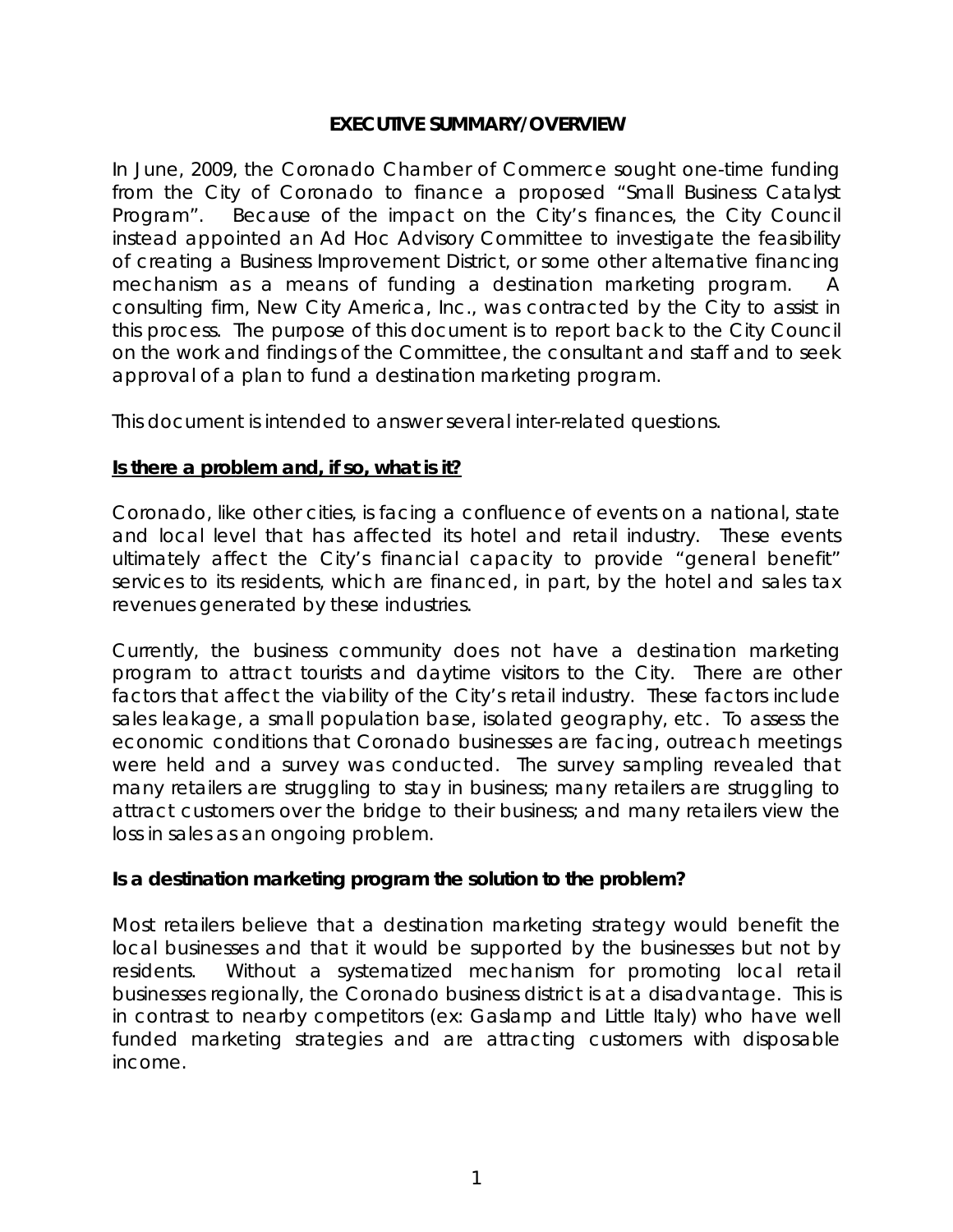Elements of a Coronado destination marketing program could include, but are not limited to, branding, internet marketing, special events, marketing campaigns targeting residents of downtown San Diego and cruise ship patrons, and marketing campaigns emphasizing alternative modes of transportation to Coronado.

## **Is there a viable funding mechanism available that can finance a destination marketing program?**

The Committee explored how to achieve a destination marketing campaign. These ideas included altering the existing contracts of the three community organizations; increasing parking meter fees to fund marketing efforts; and creating a special benefits assessment district. These mechanisms could be employed jointly or separately. Viewed separately, it was determined that a special benefits assessment district was the most viable means of financing an effective marketing campaign.

The Committee focused its energy on exploring the possibility of a Tourism Improvement District (TID) that would levy a 0.5% to 1% surcharge on room occupancy at the four largest hotels in Coronado. Such a surcharge could generate sufficient funding to underwrite the destination marketing strategy envisioned to address both the hotel and retail industry.

## **What effect would the proposed funding mechanism have on the financial resources of the City of Coronado?**

In addition, the Committee looked at how a TID could also generate funding to support the work of the three community organizations (Chamber of Commerce, CHA/Visitor Center, and MainStreet) that serves visitors. Different ideas were discussed on how some or all of the existing funding provided by the General Fund to financially support these organizations could come from a TID, so long as the remaining TID funding is used for the purpose of a destination marketing program.

The Committee also felt that having a 0.5% to 1% surcharge for a TID would not constrain the City's future ability to increase its transient occupancy tax to supplement the City's General Fund because its current rate of 8% is significantly lower than surrounding municipalities and other destination cities in Southern California.

This report reflects the combined efforts of New City America, City staff and members of the Ad Hoc Advisory Committee.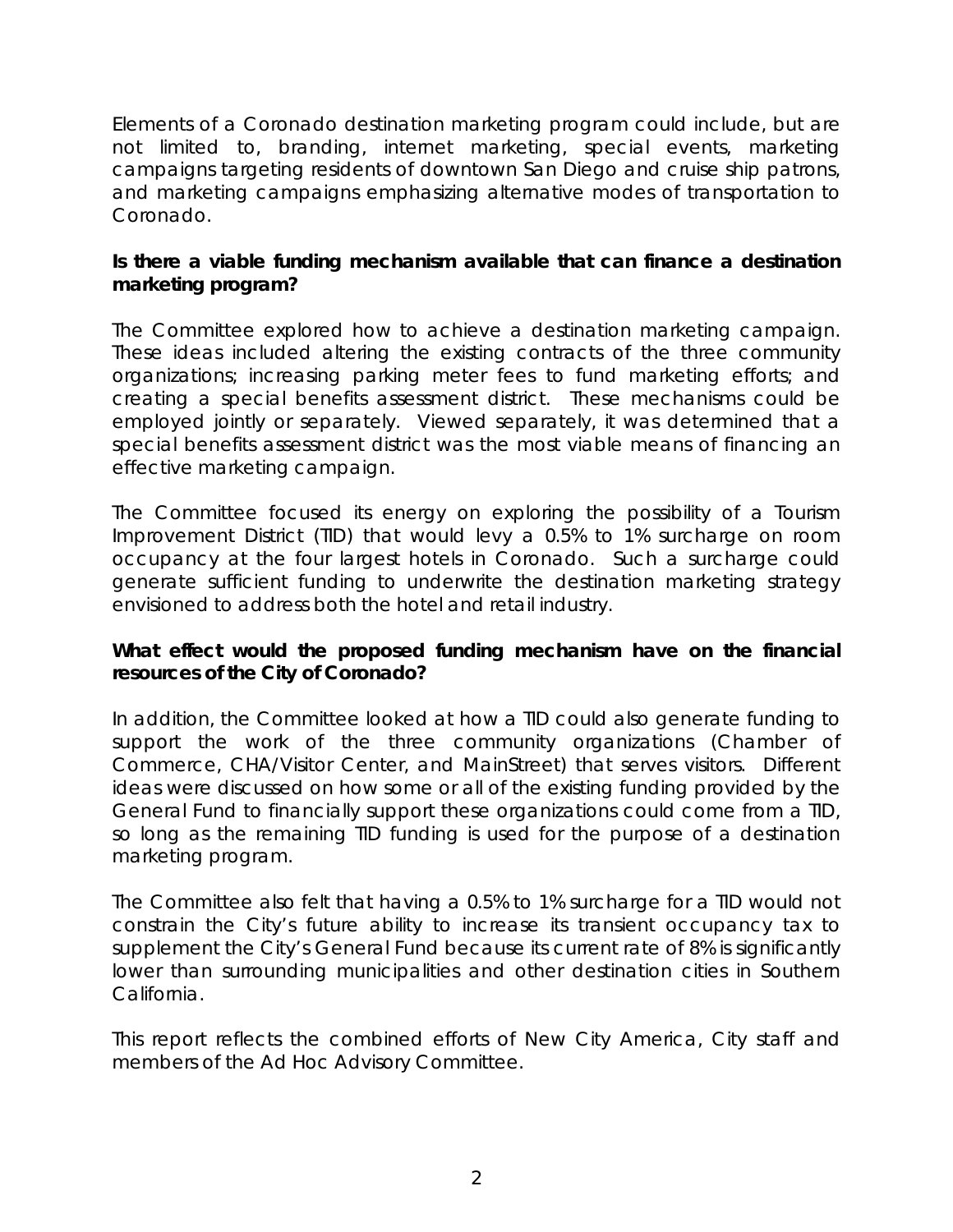## **II. IDENTIFICATION OF PROBLEM**

 Coronado, like other cities, is facing a confluence of events on a national, state and local level that has directly affected the hotel and retail industry. These events ultimately affect the City's financial capacity to provide "general benefit" services to its residents, which are financed, in part, by the tax revenues generated by these industries.

## **A. Macro Economic Trends:**

 The City of Coronado, consistent with many cities in the County and throughout the state, is in the process of a great realignment of resources, based upon the instability of historic revenue sources. Though the impact from the decline of these revenue sources varies from city to city, no city is immune to its impact. Please consider the following:

- The United States is in a deep recession. In January 2009, stocks had their worst January in the 113 year history of the Dow Jones Industrial Average. The five months leading up to last January saw a total decline of 31% in the stock market which was the sharpest drop since December 1937. (Wall St. Journal, January 31, 2009);
- Unemployment has hit records not seen in almost 70 years. The unemployment rate in California has soared passed 12% and unofficially is closer to 19%. In the United States, it is 10.8% but when those who have stopped seeking jobs are included, it rises to over 17%. The average duration of unemployment reached 29 weeks in December 2009, the longest since the government began tracking such data in 1948. (WSJ, January 9, 2010)
- For years households spent in excess of their household income by borrowing against the equity in their homes, leaning on credit cards and tapping stock portfolios. But home prices have plummeted, stock holdings have diminished and banks have sliced credit even for healthy borrowers, leaving the paycheck as the primary source of household finance. The spending binge that the US economy relied on during the past seven years has disappeared. (WSJ, January 9, 2010)
- The State of California faces a \$21 billion dollar budget shortfall though June 2011 according to the non-partisan Legislative Analyst. The deficit is expected to be worse in the years beyond 2011, as temporary taxes expire and raids on local government funds must be repaid by Sacramento. The Legislative Analyst projected a 21.3 billion dollar deficit in 2011-12 and a 23 billion dollars shortfall in fiscal 2012-13. Even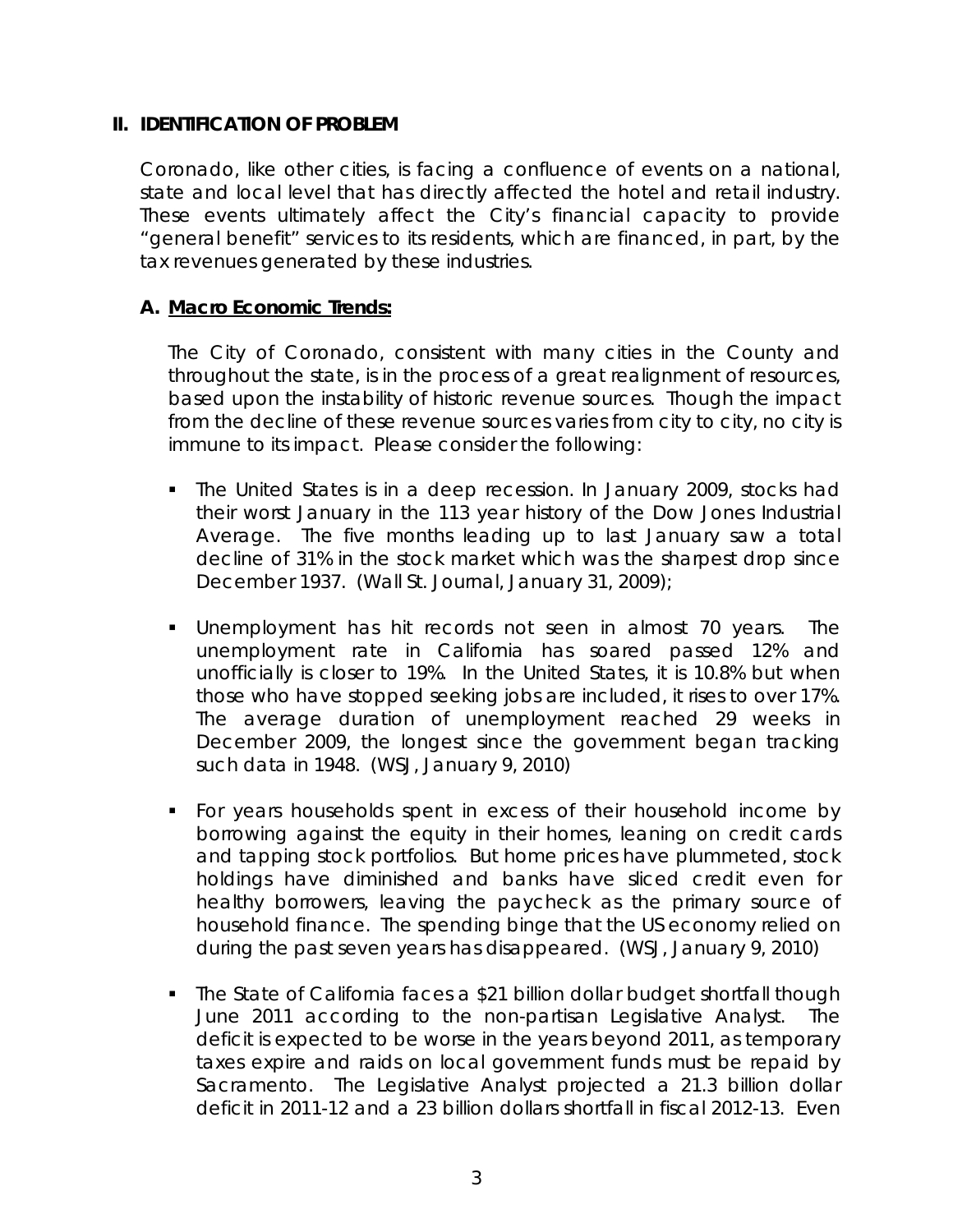those numbers could be conservative as they assume no raises for state workers and no cost of living adjustments for government programs. They also assume that California will win all pending court cases in which billions of dollars in service cuts are being challenged. Until at least June of 2015, the report projected California will face annual budget shortfalls of about \$20 billion per year. (LA Times, November 19, 2009, pg A-8).

## **B. Micro Economic Trends:**

 Locally, various economic trends affecting tourism, retail sales and property taxes have been and will continue to affect the general revenues of the City of Coronado. These include the following:

- **The tourism industry** is suffering its greatest decline since 9/11. In the summer of 2008, the airline industry was put into an economic tailspin by the increase in oil prices to almost \$140 per barrel. Soon after oil prices stabilized, there was a dramatic decline in business travel due to the corporate and banking crises. Since the hotel industry is so sensitive to business travel, this decline has led to unprecedented drops in hotel occupancies and room rates. The resulting decline of TOT in Coronado has been significant.
- **The major retail industry** is going through its greatest upheaval in almost 50 years. The debt ratio of shopping mall companies is unprecedented and financing for inventory has been nearly eliminated. In April 2008, General Growth Properties Inc. filed the biggest real estate bankruptcy in U.S. history after amassing \$27 billion dollars in debt during the acquisition spree that turned it into the second largest shopping mall owner in the US. (Bloomberg News April 16, 2008)

 Data released on January 5, 2010 by Reis Inc., showed that the vacancy rate of shopping centers (mostly strip malls) hit 10.6% in the fourth quarter of 2009, an 18 year high. For regional malls, it was 8.8%, the highest vacancy level on record since Reis began tracking regional malls in 2000. (WSJ January 6, 2010)

 **Retail sales** have also declined. The drop in consumer spending has to do with a major increase in unemployment and the elimination of disposable income resulting from the inability to realize previous lines of credit from people's homes. Additionally, the national savings rate has increased to almost 8%, creating a lot less consumer dollars chasing goods.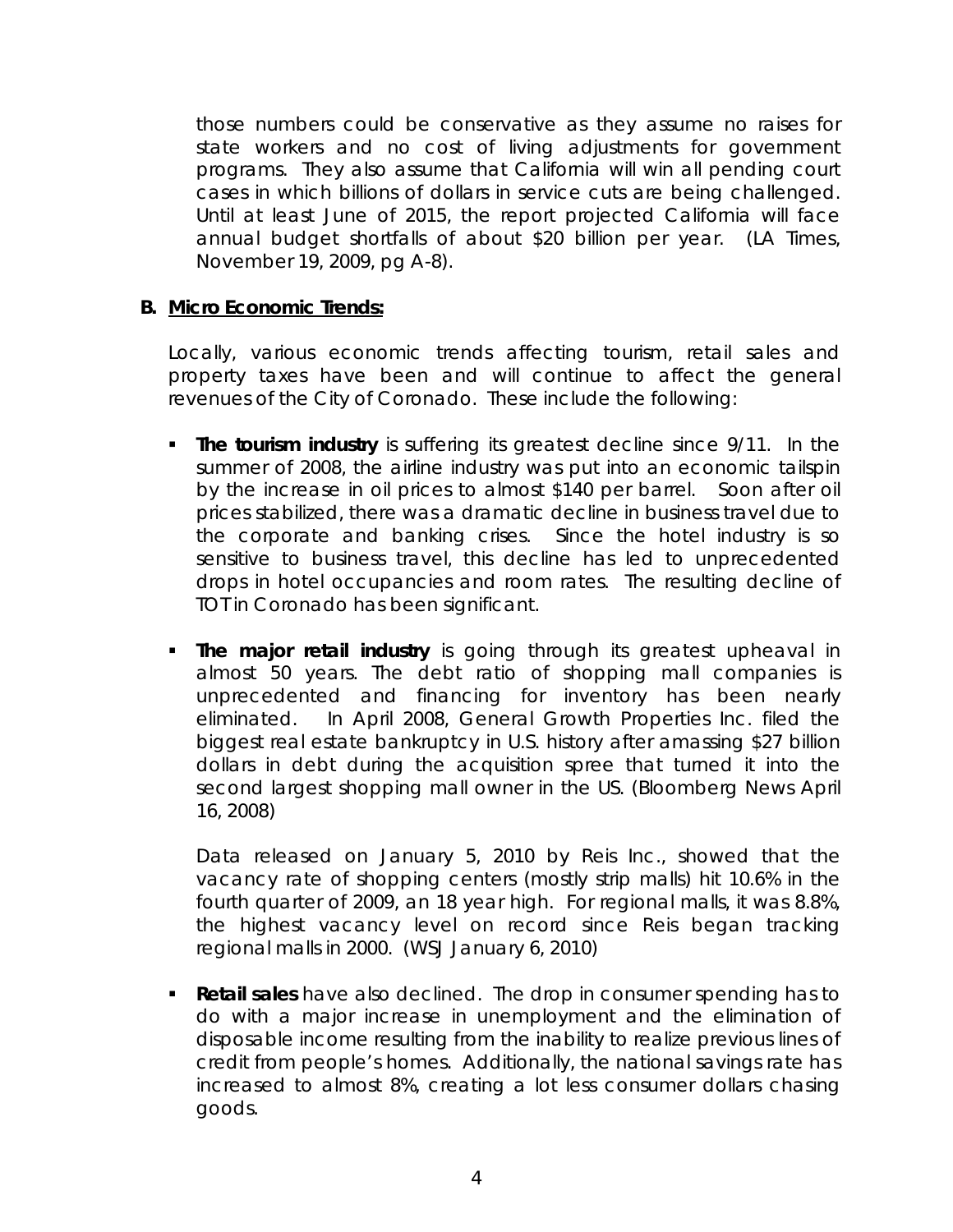Though holiday sales in 2009 were better than expected, the Christmas season ended a year that saw the biggest sales decline in at least four decades according to the International Council of Shopping Centers. Sales for 2009 fell 2% from 2008. Stores cut inventories 20 to 30% for the 2009 holiday season. (San Jose Mercury News, January 8, 2010)

Taxable retail sales in San Diego County dropped by 1.4% in FY 2008, 9.2% in 2009 and 15% in the first half of FY 2010, which ended in December 2009. (San Diego Union Tribune, January 10, 2010)

**Regionally property taxes** will continue to decline as people appeal their home values, coupled with a historically high foreclosure rate. Although Coronado has not experienced the foreclosure rates or declining property values that neighboring cities have, its property tax base is not immune to the real estate decline. It is expected that there will be flat or negative growth in assessed valuations in the next year, and the City will not experience the 8% to 10% growth rates of the last 5-10 year period.

 The property tax base of San Diego County eroded by an estimated \$9 billion in FY 2009-10 due to increased property reassessments. "When property that was once valued at \$700,000 is sold for \$400,000 it can take 24 years to get back to the former tax rate, since Prop 13 allows you to raise the tax at only 2% per year" (Donald Steuer, Chief Financial officer of San Diego County, SDUT January, 10, 2010).

### **C. Impact of Trends on City Services;**

 The impact from the above-stated macro and micro economic trends upon the City's general fund budget will be significant. Consider the following two factors affecting the City's general fund:

*Hotel Taxes: From a high in* FY 2007-08 of \$10.2 million, transient occupancy taxes (TOT) are projected to **drop by 26% in** FY 2009-10 to \$7.5 million in FY 2009-10. Provided below is a chart illustrating the level of TOT provided to the City over the last 10-year period: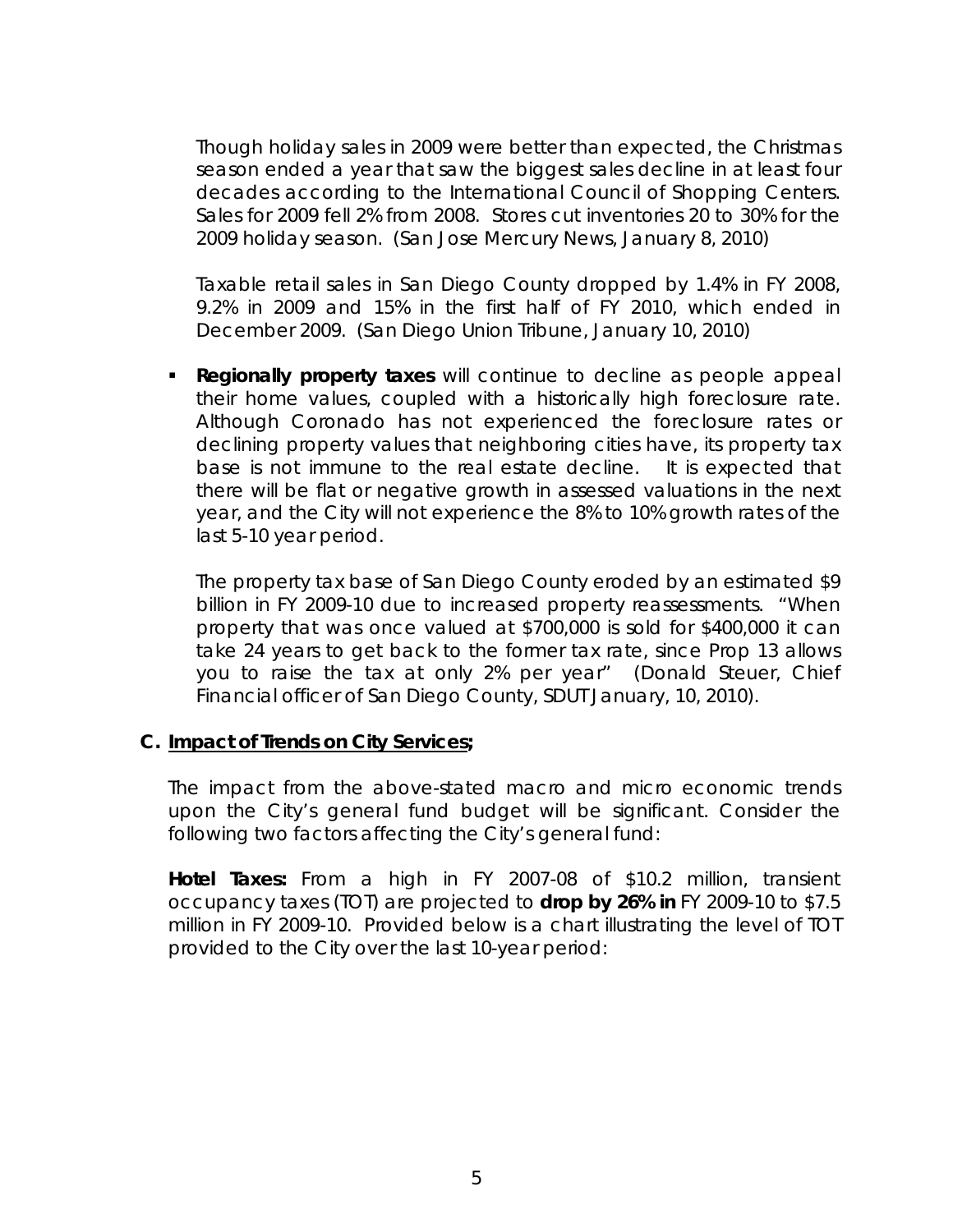

Source: City of Coronado, Administrative Services Department

 *Sales and Use Taxes***:** Sales taxes in Coronado come primarily from visitorserving retail businesses. The drop in hotel taxes, therefore, is a strong indicator of a corresponding decline in sales taxes. Sales and Use Taxes (SUT) are projected to **drop by 21%** in FY 2009-10, from \$2.4 million in FY 2008-09 to a projected \$1.9 million in FY 2009-10. The projected decline in Sales Taxes is not as great as the decline in hotel taxes because not all sales taxes are generated by the tourist dollar. Provided below is a chart illustrating the level of SUT provided to the City over the last 10-year period:



(Proj,)

Source: City of Coronado, Administrative Services Department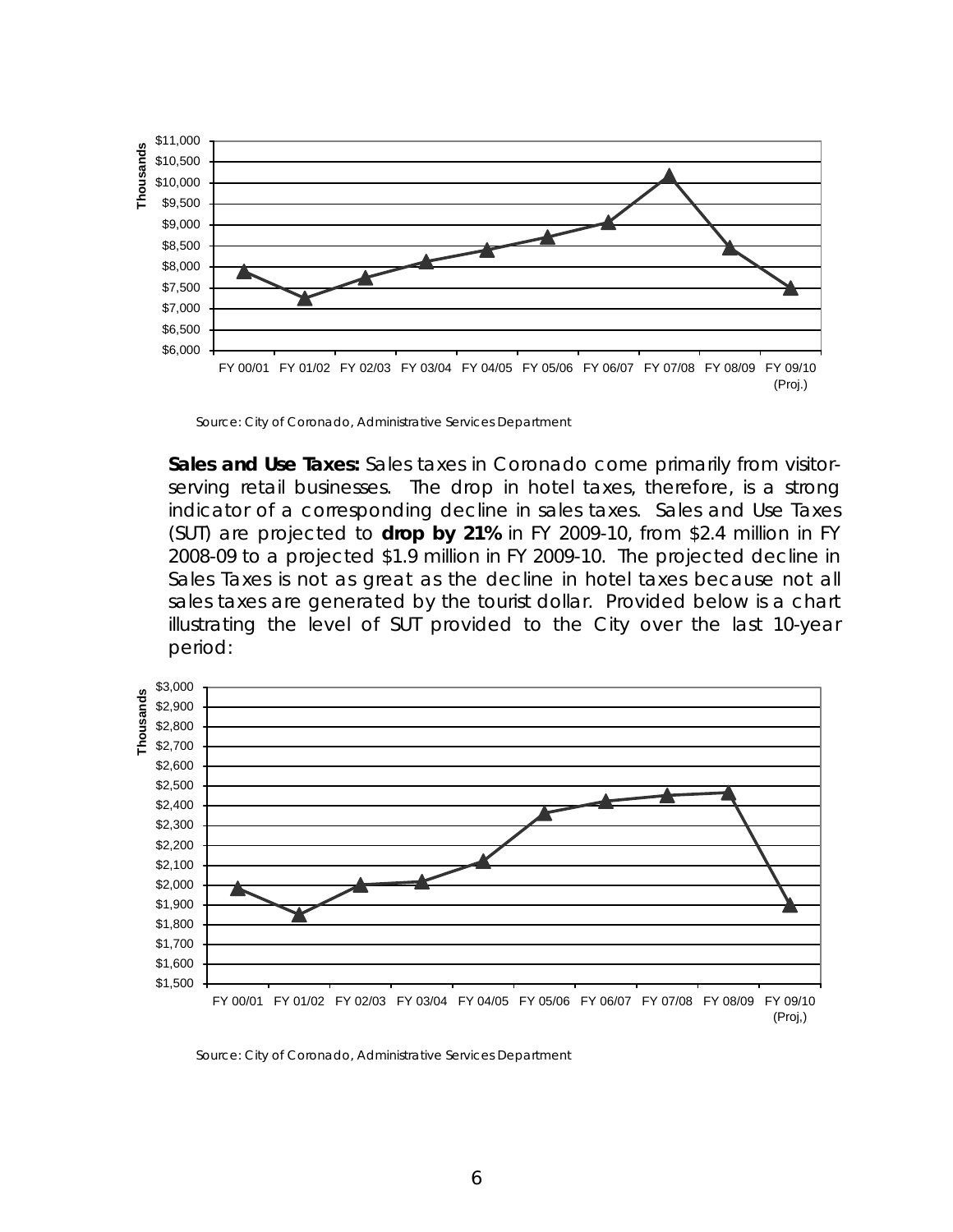The impact from declining sales has affected Coronado's business community. Although there are many reasons why businesses close (e.g. retirement, failed business, lost lease, etc.), as illustrated by the table below, during the past four years, the net growth in businesses has decreased while turnover has increased significantly since 2007.

|                      | 2006 | 2007 | 2008 | 2009 |
|----------------------|------|------|------|------|
| New Business         |      |      |      |      |
| <b>Business Loss</b> |      |      |      |      |

In light of the economic trends and the already declining tax base, the ongoing impact of the economic decline upon the City's general fund budget could be significant.

## **D. Comparison with Surrounding Communities:**

The impact of national and state economic trends on Coronado's hotel and retail industry are not unique. Please see the tables provided below that show Coronado compared to other municipalities in San Diego County where tourism provides a significant source of tax revenues:

| City      | FY 07-08      | FY 08-09      |          | FY 09-10  |          |
|-----------|---------------|---------------|----------|-----------|----------|
|           | <b>Actual</b> | <b>Actual</b> | Variance | Projected | Variance |
| Coronado  | \$10.2        | \$8.5         | (20%)    | \$7.5     | (13%)    |
| San Diego | \$159.3       | \$173         | 9%       | \$127.6   | (26%)    |
|           |               | (not actual)  |          |           |          |
| Carlsbad  | \$14.2        | \$12.7        | (12%)    | \$12.1    | (5%)     |
| Del Mar   | \$1.2         | \$1.4         | 16%      | \$1.2     | (16%)    |
| Newport   | \$12.8        | \$11.2        | (12.5%)  | N/A       | N/A      |
| Beach     |               |               |          |           |          |

## *Transient Occupancy Taxes (TOT) by City (in millions):*

Note: For Del Mar, the largest hotel was closed for seven months in FY 2007-08. For San Diego, approximately 3,000 new hotel rooms opened during FY 08-09, but occupancy percentage in existing hotels dropped. For San Diego, FY 09-10 TOT & SUT projection to be further adjusted as part of mid-year report.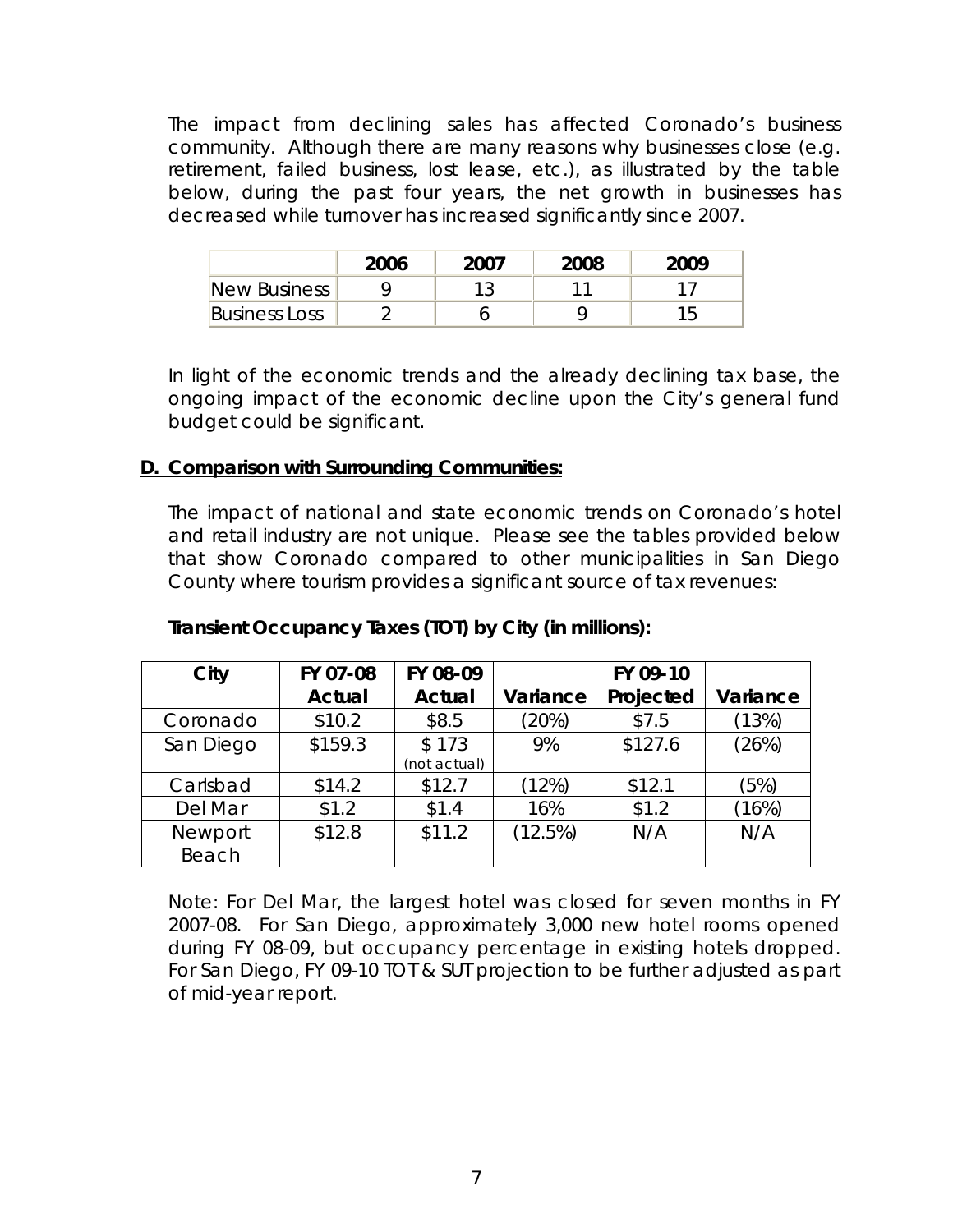## *Sales Taxes by City (in millions):*

| City      | FY 07-08      | FY 08-09      |            | FY 09-10  |          |
|-----------|---------------|---------------|------------|-----------|----------|
|           | <b>Actual</b> | <b>Actual</b> | Variance   | Projected | Variance |
| Coronado  | \$2.5         | \$2.5         |            | \$1.9     | (15%)    |
| San Diego | \$234.9       | \$249.2       | 6%         | \$190.7   | (23%)    |
| Carlsbad  | \$28.0        | \$24.7        | (13%)      | \$23.0    | (8%)     |
| Del Mar   | \$1.0         | \$1.0         |            | \$1.0     |          |
| Newport   | \$29.9        | \$25.4        | $(15.1\%)$ | \$27.3    | 8%       |
| Beach     |               |               |            |           |          |

 As represented by this small sampling, the City of Coronado's decline in TOT and SUT has been significant as in other coastal cities in San Diego County that also rely on tourism.

## **E. Use of General Funds to Support Community Organizations**

 In the current fiscal year (FY 2009-10), the City provided over \$1 million in general fund revenues to various community organizations. Of that amount, 51% was provided to three organizations whose missions, to varying degrees, is to promote/support Coronado businesses and serve visitors once they arrive. Those three organizations include the Coronado Historical Association/Visitor's Center (\$359,300), the Chamber of Commerce (\$79,400) and Coronado Main Street (\$88,675). Each organization has its own Board of Directors and its own set of priorities which, when combined, create a rich mix of services with the end product being one of the most attractive and quaint beach community business districts in the State of California. However, even with this level of support from the City, these three organizations do not necessarily have the financial means to effectively market and promote Coronado regionally. Additionally, it is unknown for how long the City will be able to continue providing the same level of funding to the various community organizations.

## **F. Other Factors Affecting Coronado:**

As stated previously, the Coronado retail industry is primarily visitor serving, relying heavily on the tourist dollar. Coronado residents tend to leave the City for many basic purchases such as general merchandise, home furnishings, building materials/home improvement supplies, automobiles and other related services and goods. The sales taxes generated by these purchases are lost to neighboring cities. This phenomenon is commonly referred to as "leakage."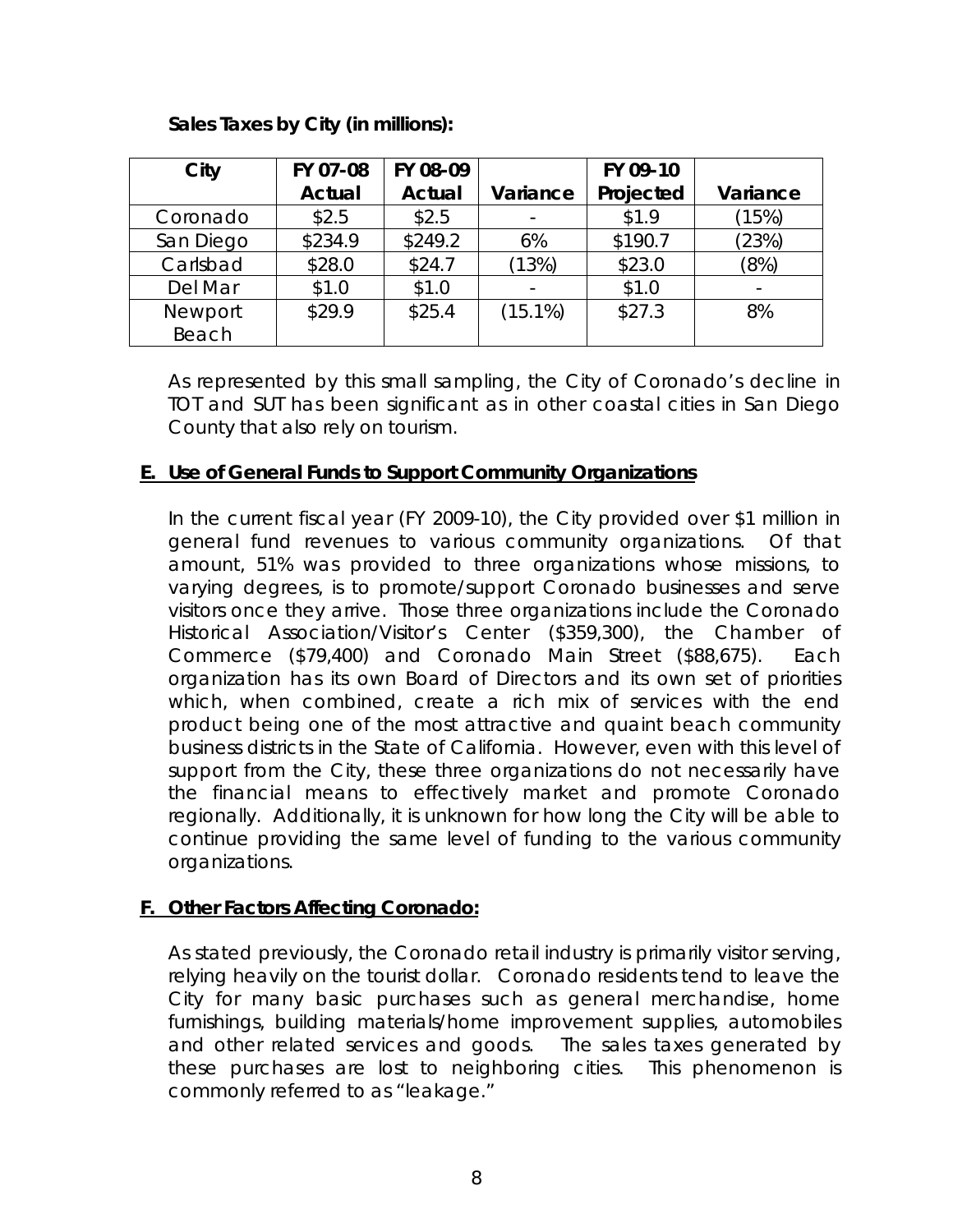This phenomenon was noted in a 2002 market study conducted by the consulting firm of Keyser Marston Associates as part of its work on the Orange Avenue Corridor Specific Plan. (A copy of the Market Study Summary is provided as Appendix D to this report.) The study stated Coronado was retaining only 35% of its sales potential. In addition to the exportation of sales taxes, Keyser Marston also noted the following limitations with regard to the City's ability to grow its tax base:

- *Small Population Base and Isolated Geography*  Coronado's population base is relatively small in comparison to other cities in the region. The City's ability to compete for retail sales in a trade area beyond Coronado is hampered by is physical separation from San Diego/South Bay proper which, in turn, limits the City's potential to attract a broad range of national retail tenants. The City's population growth is stagnant and, at least with respect to retail sales potential, the enlisted and retired military personnel are considered absent because they primarily utilize on-base retail as opposed to Orange Ave. retailers.
- *Lack of Assemblage Opportunities*  There are few vacant sites within the boundaries of the Plan area that can be combined to form larger development opportunities. Moreover, existing parcels tend to be narrow and deep, fronted by Orange Avenue and backed by multiunit residential properties.
- The City should encourage businesses that contribute to create a unique retail environment oriented to one-of-a-kind upscale retail. An objective should be to retain local merchants and attract new merchants whose uniqueness will: (a) add to downtown's ability to offer both merchandise and ambiance that is difficult to duplicate in most shopping centers and other downtowns, (b) help to establish and maintain Downtown Coronado as a significant destination retail location, and (c) serve the retail needs of local residents.

### **G. Perceptions of Coronado Business Community**

Part of the work of the BID Ad Hoc Committee was to determine if the proposal by the Coronado Chamber of Commerce in the early summer of 2009 was a response to a real problem facing the business community. The Committee decided on two ways of gathering feedback from the business community. The first was a series of meetings with retailers, restaurants and business leaders. The second was to conduct a survey of the business community. The meetings and survey would also help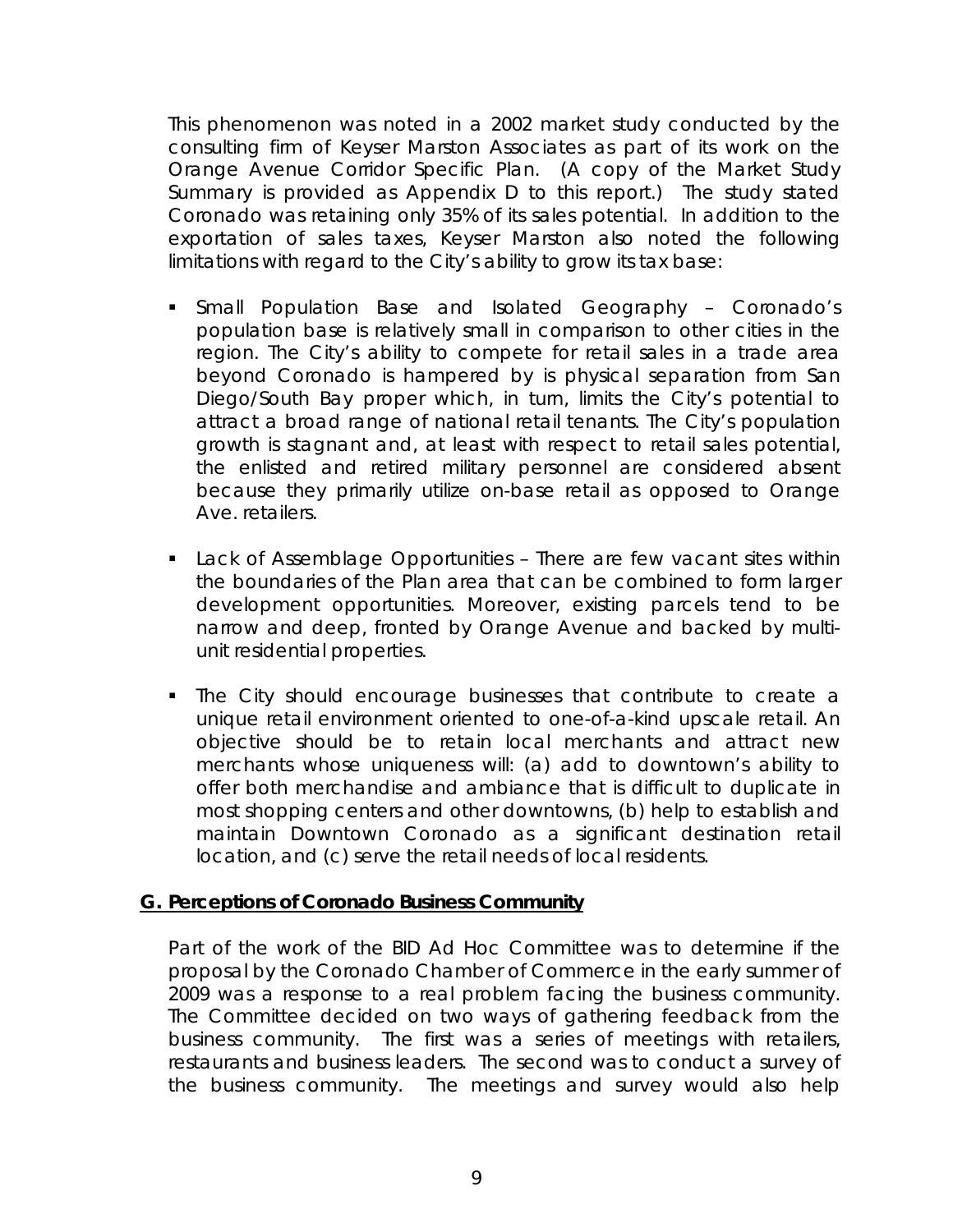determine whether the business community would support a funding mechanism to finance a destination marketing program.

## *Outreach Efforts:*

New City America and City staff held a series of meetings to maximize the exposure of the work of the Ad Hoc Committee and build support for a response to the survey. This included meetings with the major hotels, restaurants and retailers as well as meetings with the Boards of each of the three community organizations. Additionally, separate meetings were held with the three Executive Directors of the three organizations.

The primary purpose of the outreach meetings with the retailer and restaurant focus groups was to get the word out about the impending business survey so identification of a problem could be documented. These constituencies were asked if the business community was experiencing a problem in sales in Coronado. The overwhelming response by the retail and restaurant focus groups (comprising ~30 businesses) was that there was a problem in maintaining and expanding their customer bases. The response to the business survey corroborates that opinion.

Many within the focus groups stated that having another year of declining sales could terminate their business. All spoke with a certain sense of urgency about getting some type of destination marketing program going as quickly as possible. There was a general agreement that 1) increasing the occupancy of the major hotels, coupled with 2) a systematic approach to bringing people from over the bridge to shop and dine in Coronado, could do much to mitigate the recent loss in business activity. Furthermore there was a belief that the three community organizations currently funded by the City, did not have the financial resources to effectively market or promote Coronado businesses.

## *Business Survey:*

During the week of October 12, an 8-page survey was distributed to approximately 200 retailers, including restaurants, hotels/motels and real estate brokers. The real estate brokers were deemed to be relevant by the Committee and people were interested in seeing how their businesses were doing. Fifty eight surveys were returned. This represents a 30% return rate. Although the 58 respondents constitute a self selected group and not a scientific sampling, their responses do represent the opinions of business owners and managers who were concerned enough to take the time to respond. The BID Ad Hoc Advisory Committee felt that this return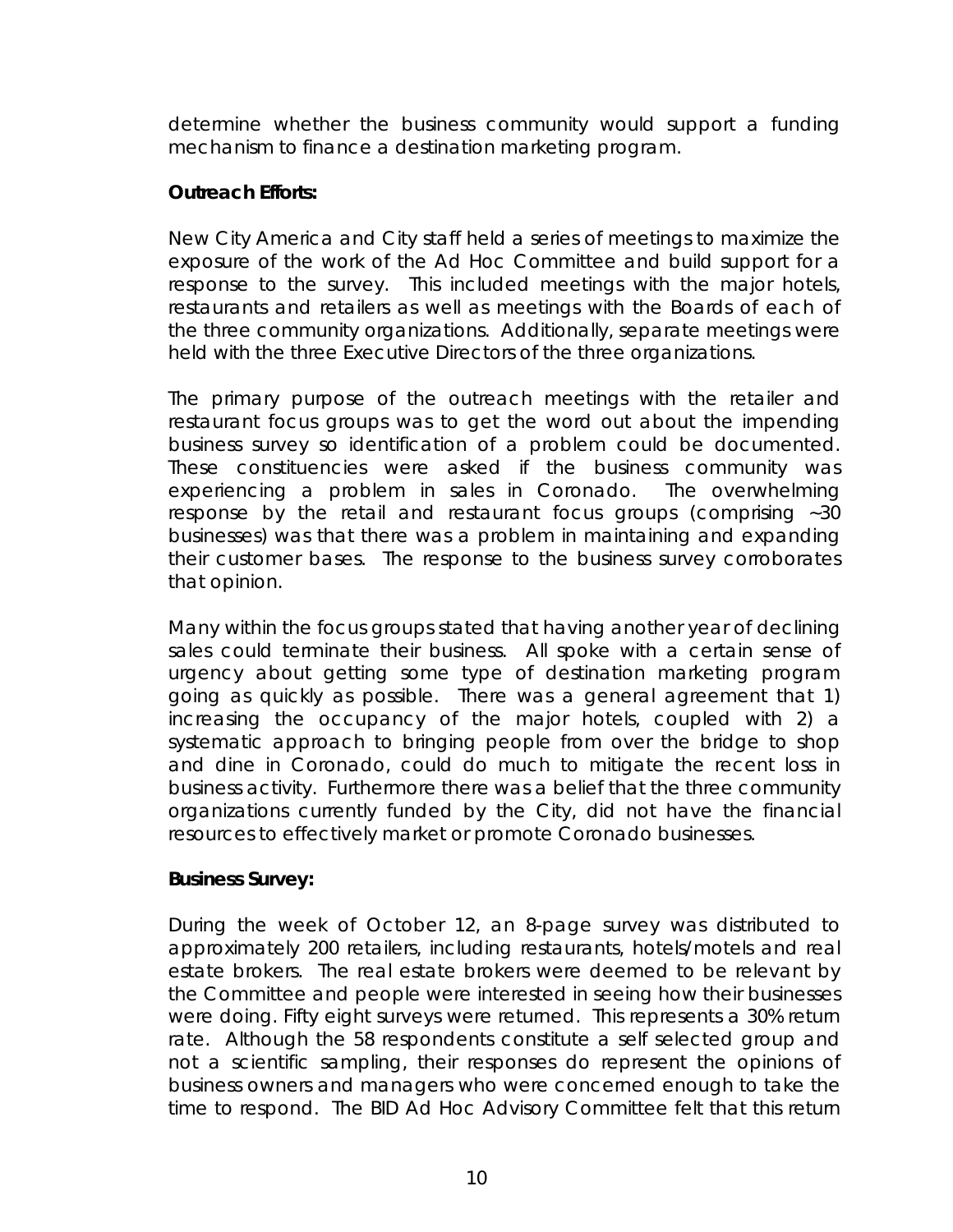rate, although lower than hoped, was representative of the "general sentiment" of the business community.

The purpose of the survey of the business community was to assess the economic conditions that Coronado businesses are facing. There was no point in proposing a solution to a problem if no problem was perceived by the business community to exist. The survey also assessed whether there was, in fact, support for a destination marketing program and, to a lesser extent, preference in regards to type of Business Improvement District. The complete survey results are provided as Appendix A to this report. A demographic profile of the 59 respondents is provided below:

- The classification of responses by business type included: 24 retailers; 17 restaurant/food service; 7 hotel/motels; 5 real estate and 4 other.
- The respondents (who identified themselves) included: 33 owners, 16 managers, and one finance manager.
- Sixty-nine percent of the respondents were located on Orange Avenue between 8<sup>th</sup> and the Hotel Del; while 15% of the respondents were located at or near the Ferry Landing.
- Seventy-six percent of the respondents don't own their business location.
- The respondents reported that 61% of their customers were nonresidents with 56% of those non-resident customers coming from outside San Diego County.

### *Perceived Problem*

Outlined below is a summary of key findings relating to the issues of problem identification and support for a destination marketing program:

- 58% of the respondents believed that the *loss in sales was an ongoing vs. a temporary problem.*
- 68% of the respondents rated the *retail mix in Coronado* as fair or poor.
- 66% of the respondents rated *availability of parking* in Coronado as fair or poor.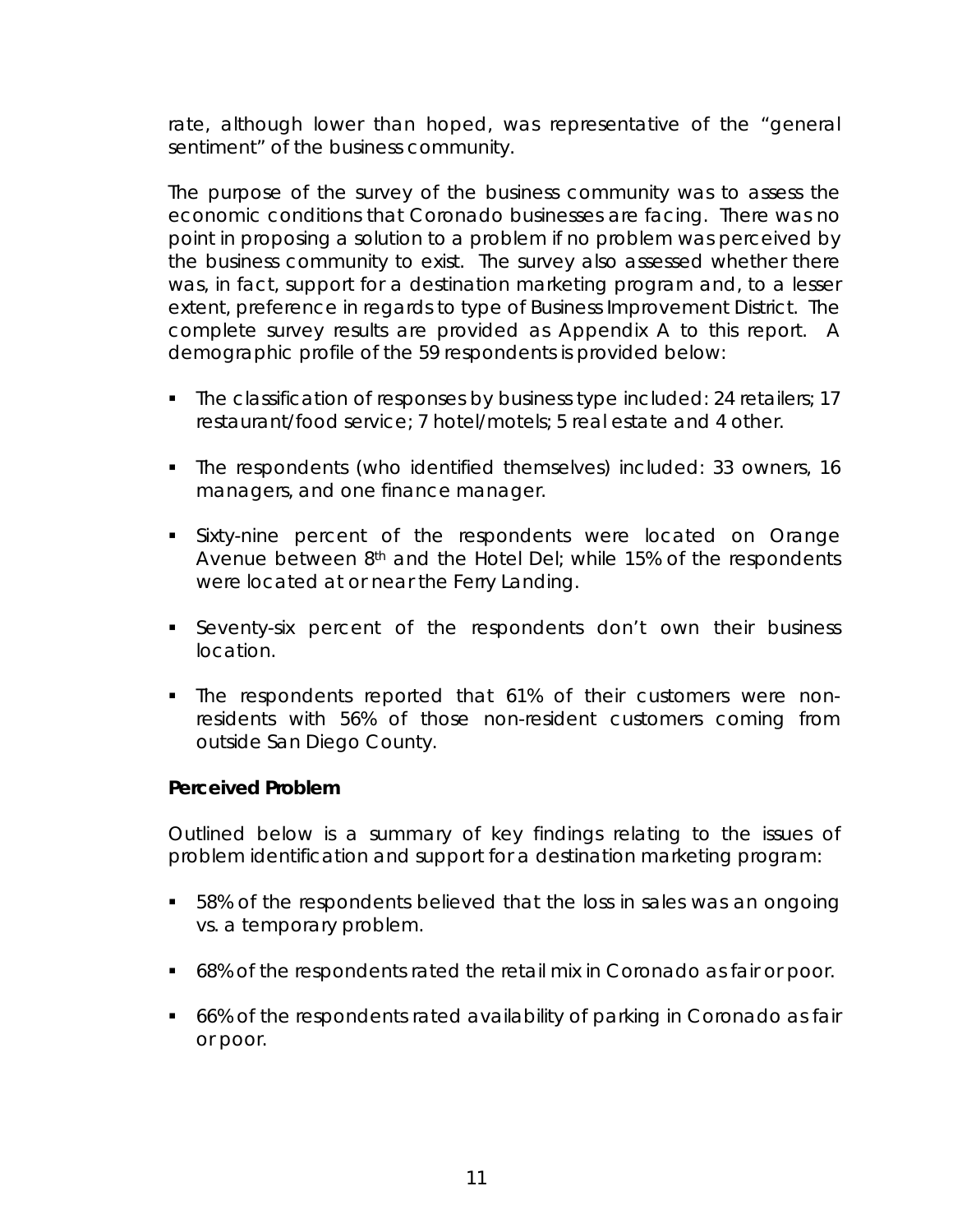- 68% of the respondents rated group *marketing of retailers in Coronado* as fair or poor. A similar percentage felt that what group marketing existed was fair or poor.
- 59% of the respondents rated *their personal success in attracting customer over to the bridge to their business* as fair or poor.
- 69% of the respondents rated the *affordability of rents as* fair or poor;
- 56% of the respondents described the image that the business district projects *to residents* as fair or poor.
- 51% of the respondents described the image that the business district projects *to people across the bridge* as fair or poor.
- 47% of the respondents found access to capital and financing for their business to be difficult.
- 73% of the respondents believe that the Coronado business district has not improved or has remained the same over the past five years.
- In terms of sales from September 2008 to September 2009, eight-five (85) percent of the respondents reported sales that were even with or lower than the previous years' sales. Seven respondents reported higher sales, ten reported their sales were the same, 30 reported lower sales and 3 preferred not to respond. *Of those with lower sales, the average reduction in sales was 23%. Of those with higher sales, the average increase in sales was 13%.*

## *Destination Marketing Program*

- 66% of the respondents believe that a destination marketing strategy should be employed for Coronado retailers, restaurants and hotels.
- **73% of the respondents believe a destination marketing strategy would** be embraced by businesses.
- 66% of the respondents believe that a destination marketing strategy would not be embraced by residents.
- 24% of the respondents stated they would voluntarily contribute to financial support a destination marketing program. 34% stated they would not; while 42% stated they needed more information.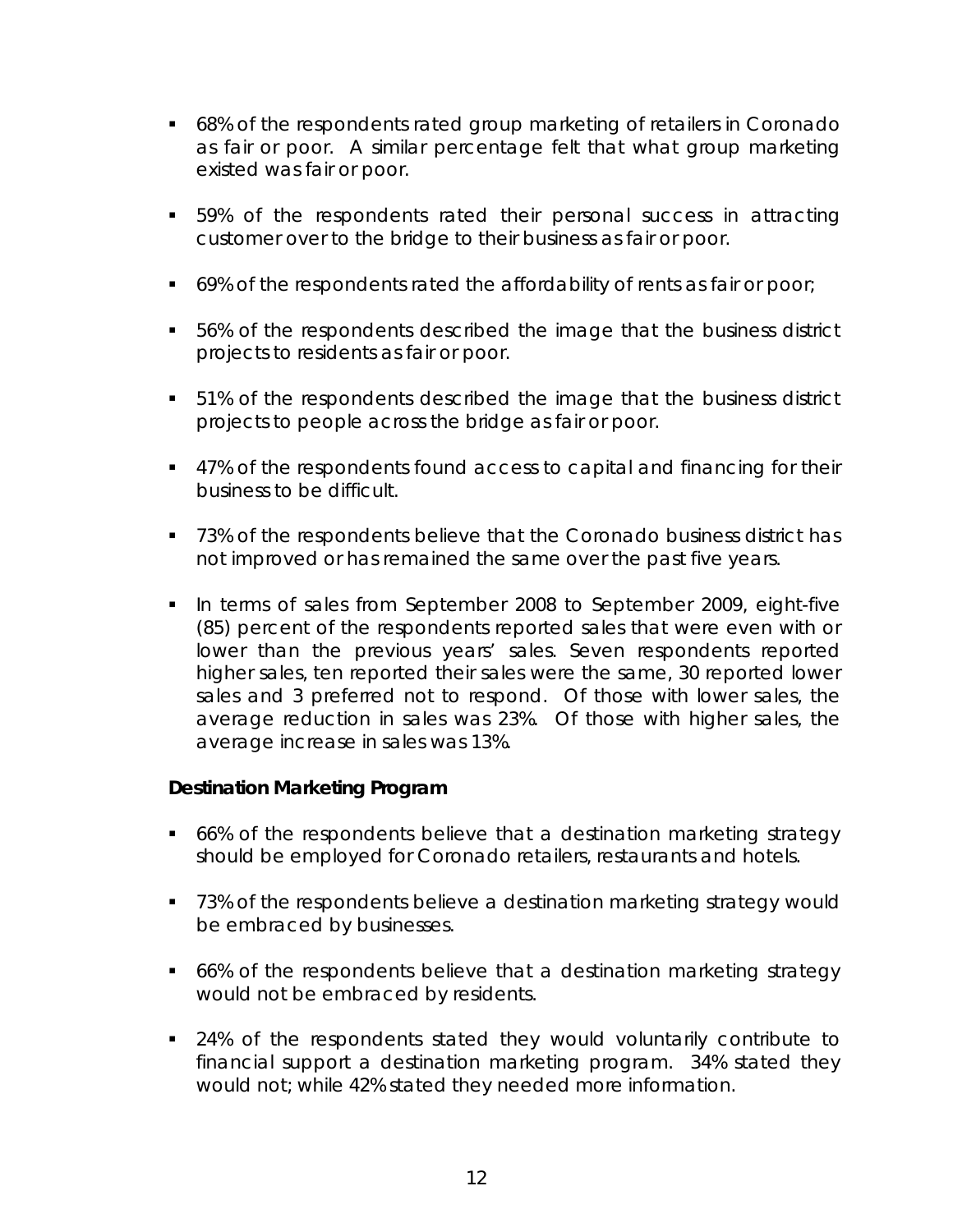- The following describes the level of support for each proposed funding mechanisms to finance a destination marketing campaign:
	- o 68% support a surcharge on hotel guests
	- o 41% support a parking meter fee increase
	- o 17% support a business assessment
	- o 10% support a property assessment

## *Visitor Survey:*

In addition to documenting the perceptions of the business community, the BID Ad Hoc Advisory Committee supported an effort to survey visitors to Coronado over a two week period from October 26 through November 6. The intent of the survey was to provide a "snap shot" as to what draws visitors to Coronado, their frequency of visits, their mode of transportation, their amount of spending, their residency, along with their general perspectives and opinions of Coronado, itself.

The surveys were provided to visitors of the CHA/Visitor Center, and a canvassing was conducted of visitors on Orange Avenue and at the Ferry Landing during a Friday noon hour. Seventy-four (74) surveys were completed. The complete survey results are provided as Appendix B to this report. In general, the survey responses found:

- **Visitors came to Coronado for a myriad of reasons.**
- **Most visitors were "first timers."**
- **Most visitors arrived by personal vehicle.**
- Most visitors relied on "word of mouth" from a friend or family member that enticed them to come to Coronado.
- **Most visitors purchased food when they visited.**
- Many visitors thought of the physical amenities of Coronado as their first image. Many others thought of the Hotel Del.
- **Many visitors liked most the ambience and cleanliness of Coronado.**
- Of those visitors who identified how much they will spend during their visit, it was almost a 50/50 split between those visitors that spent less or more than \$100.00.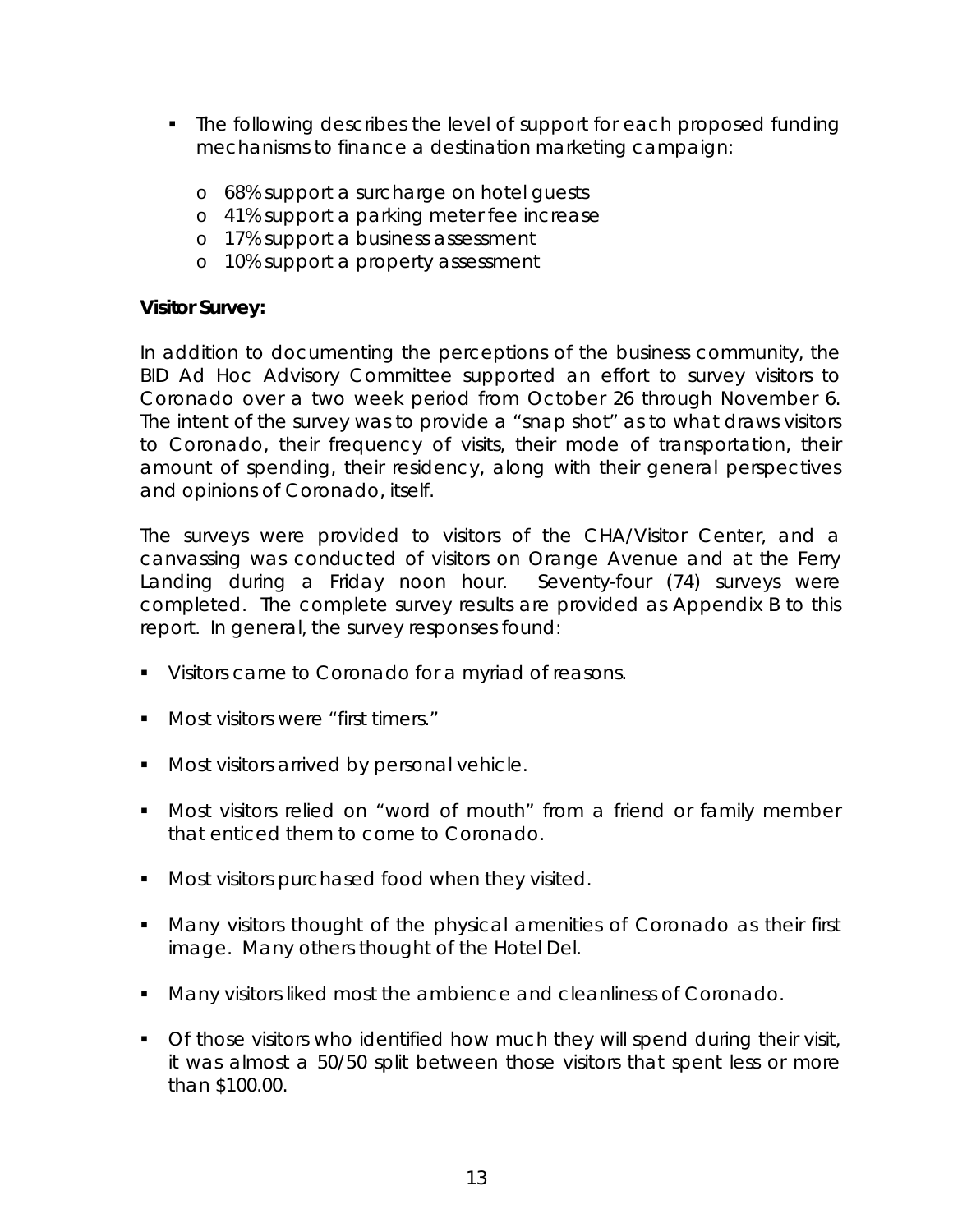Few visitors were from San Diego County. Less than half were from California. Of those from outside of California, several were from West of the Mississippi. A few visitors were from overseas.

## **H. REGIONAL VISITORS**

 $\overline{a}$ 

Over 21 million people live in the area bounded by the border and Santa Barbara. These people are within a half days drive to Coronado. That does not include the estimated 2 to 3 million people living in Baja California Norte.

Therefore, a total of almost 24 million people are within a train ride or half a day's drive to Coronado. This makes this region the second most densely drivable metropolitan region in the United States, just behind the New York City to DC corridor.

Attracting a small percentage of these potential visitors could make a difference to the Coronado business community. That said, data compiled by the Coronado Visitor's Center, based on the number of people coming into the Center, suggests that the number of visitors to Coronado may have increased over the past years – especially during the summer months.[1](#page-15-0)

Provided below is a chart illustrating the Center's visitor count over the last four-year period:



<span id="page-15-0"></span><sup>1</sup> This data contrasts with similar data provided by the Coronado Ferry Landing which indicated there were 8,800 less commuters using the ferry during the months of January-October in 2009 as compared to 2008.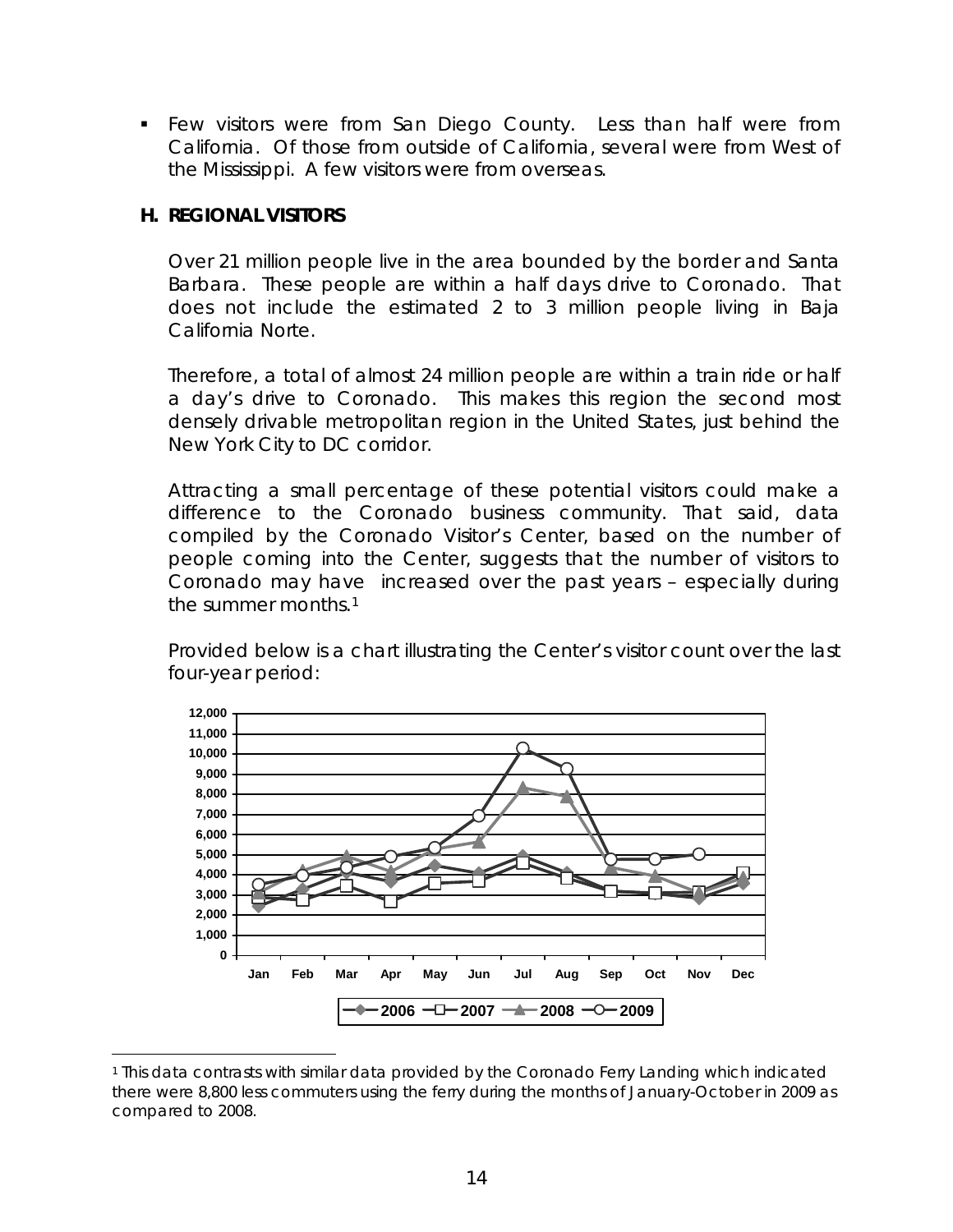Despite the above trend, according to some local retail owners, the growing number of visitors to Coronado during the summer months has not resulted in increased sales activity. (This point is supported by the business survey results.) This is because these visitors primarily come to enjoy the Coronado beaches and, thus, do not patronize local restaurants and/or specialty shops.

 Regardless, one must not underestimate the impact from the influx of regional visitors to the ambiance and character of the City. This is due to the use of personal vehicles as the primary means of transportation. Thus, any destination marketing program would need to encourage other modes of transportation (ferry, bus, trolley, etc.) to diminish the impact from an influx of regional visitors.

## **III. ANALYSIS/FINDINGS:**

Based upon research of the local economy, the business and visitor survey results, and the meetings held with retailers, restaurant owners, and the three community organizations and their staff, New City America has summarized its views on the conditions in the business community and provided recommendations for addressing these conditions:

- Along with national economic trends, the decline in hotel occupancies over the last year has impacted retail establishments. Looking at the City's historical sales tax and hotel tax revenue, there is a correlation between hotel occupancy in Coronado and the success of small retailers.
- With the steep decline in hotel occupancy, a void of commercial/retail activity ensued. The majority of survey respondents stated that they are struggling to stay in business. The majority of respondents stated they had lower sales in 2009 compared to 2008 and the average decline in sales was 23%. This percentage can make the difference in whether a retail outlet remains in business. The spending of the residential population is not sufficient to fill this gap in this economy.
- The net growth in businesses has decreased over the past two years, while turnover has increased significantly since 2007.
- While every city and tourist region is impacted by this recessionary economy, the Coronado businesses are not aggressively competing for the smaller but still present tourist dollar. The business community could be working to attract tourists that are staying in other cities, or are coming off of cruise ships. The business community could also attract other County of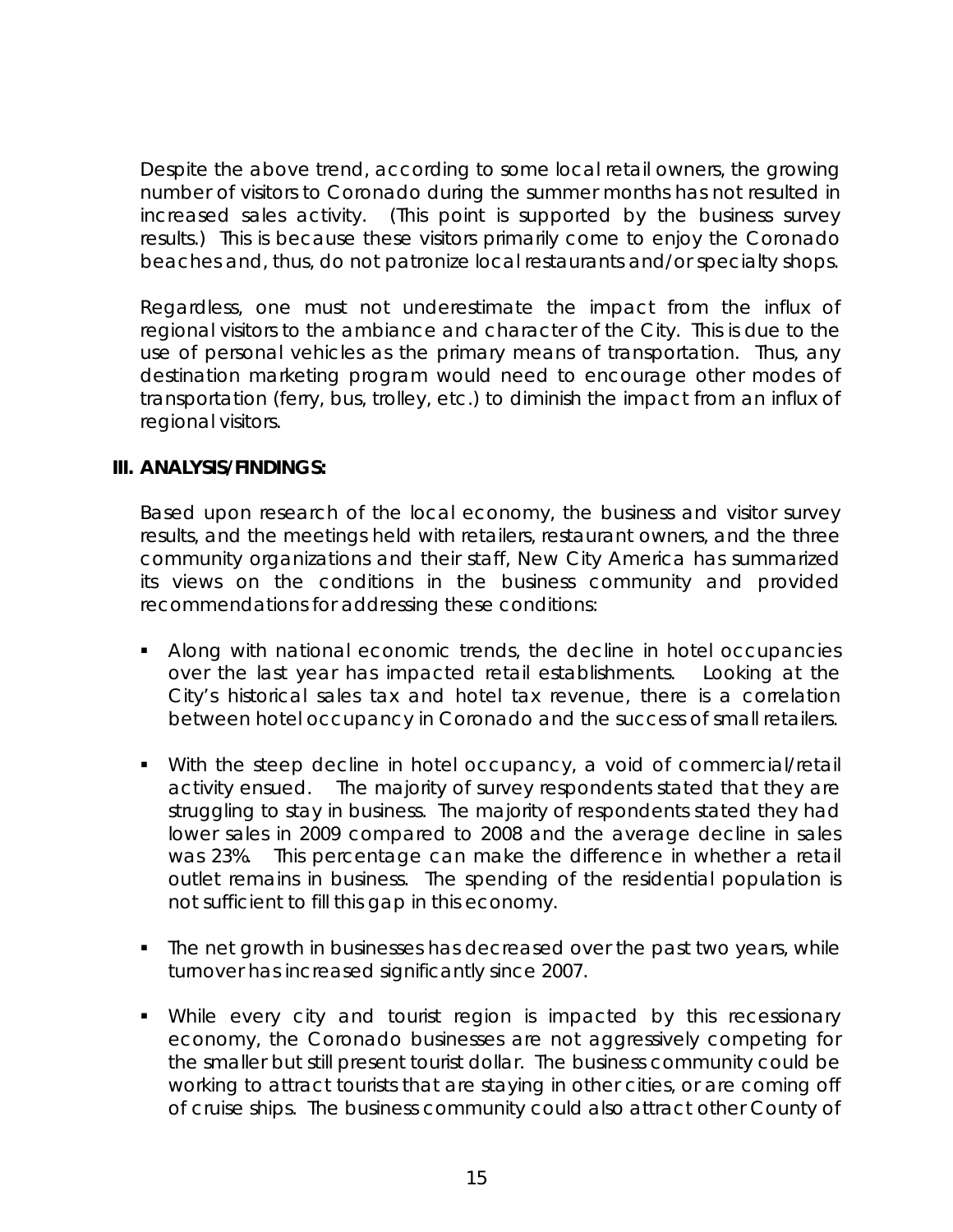San Diego residents with ample disposable income to patronize local restaurants and specialty shops.

- The visitor survey affirmed that the majority of visitors to Coronado do not come from San Diego County and that there is untapped potential to attract more regional visitors.
- The Committee agreed that there are many factors affecting the local economy and that bringing more visitors to Coronado to address the documented decline in SUT and TOT is necessary. The Committee also agreed that a coordinated destination marketing program should be created to increase tourism both in the short and long term. It was felt that an increase in visitors would positively affect the hotel and retail industry and thus increase SUT and TOT.
- The quality of marketing of Coronado retail business is perceived by the local business community as fair to poor. Without a systematized mechanism for promoting local retail businesses regionally, the Coronado business district is at a disadvantage. This is in contrast to nearby competitors (ex: Gaslamp and Little Italy) who have well funded marketing strategies and are attracting customers with disposable income.
- The 2002 recommendation from the Keyser Marston study addressing the need to create a unique retail environment oriented to one-of-a-kind upscale retail continues to be sensible.
- A destination marketing campaign could enhance the image of the business district that is projected to people from across the bridge and Coronado residents. The overwhelming majority of survey respondents believed that a destination marketing campaign would be embraced by the businesses within the city.
- There are viable funding mechanisms at the City's disposal that could generate between \$200,000 and \$900,000 in funding to finance destination marketing. Over 2/3 of the business survey respondents supported using a levy on hotel visitors to fund a destination marketing program. Less than 20% supported the creation of a merchant based BID and only 10% supported the creation of a property-based BID.
- The existing contracts of the three community organizations which currently receive \$550,000 in City general funds should be altered to enable them to dedicate resources toward a destination marketing program targeting an increase of visitors.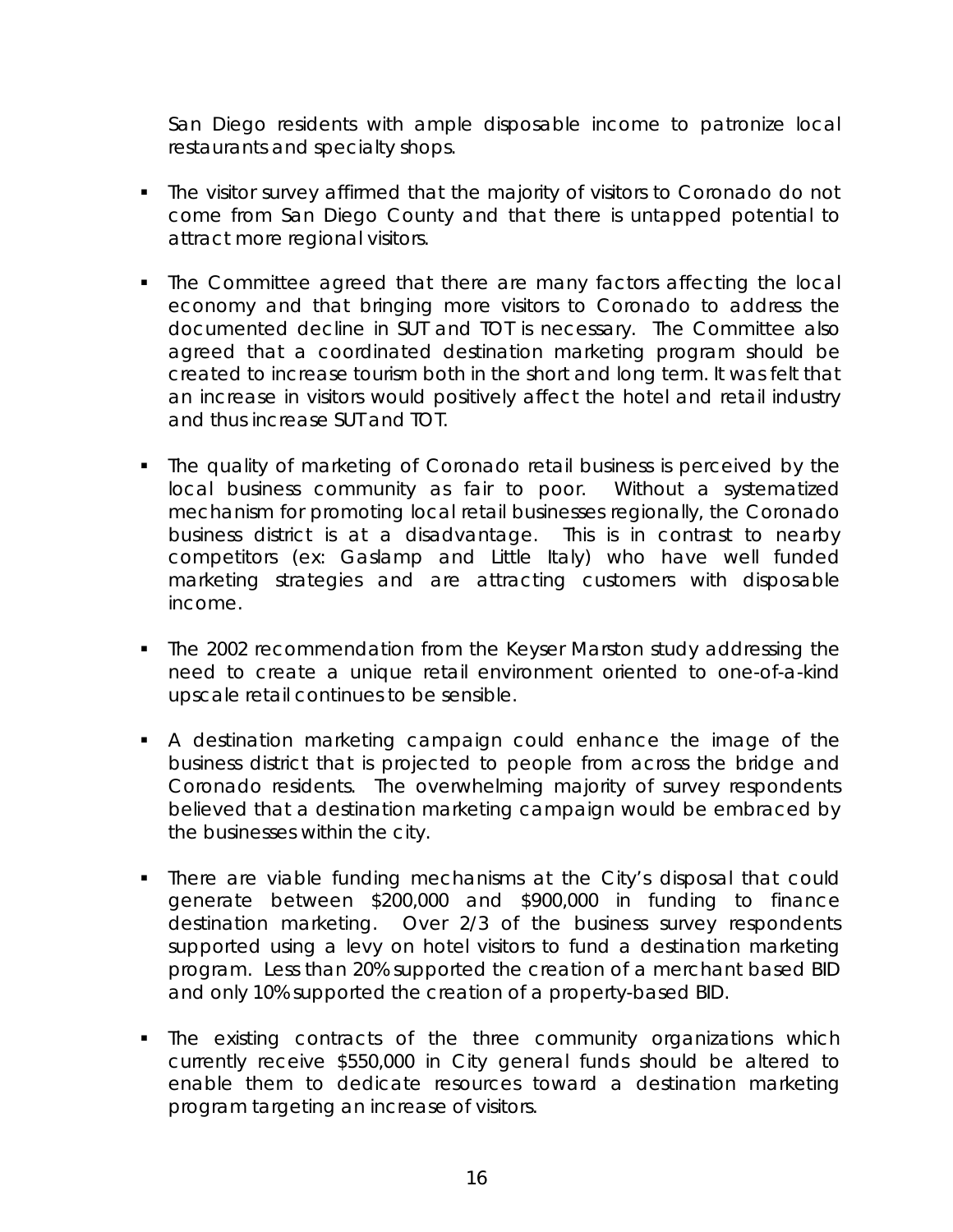- A destination marketing campaign and preserving the village atmosphere of Coronado do not have to be mutually exclusive. It is possible to market Coronado and draw additional tourist and/or regional visitor dollars to the community without exacerbating traffic congestion. This can be achieved by marketing campaigns that encourage other modes of transportation (i.e., ferry, bus, trolley, bicycle, etc.)
- The problems facing Coronado are perceived by the majority of survey respondents as not a temporary problem attributable to the slow economy but, rather, as a long-term problem. This was evidenced by nearly 60% of the respondents.

## **IV. POSSIBLE FINANCING MECHANISMS**

As provided in this report, the problem affecting both Coronado businesses and its local government is attributable to a confluence of events and trends that will have a potential long-lasting effect that, over time, could adversely impact the quality of life in Coronado. This problem can be partially addressed by a destination marketing program. There is a limited source of viable options for funding such a program. The limited number of available options includes the following:

- 1. Altering the wording of the existing contracts of the three organizations to allow for a destination marketing campaign or function.
- 2. Increasing parking meter fees and dedicating the increased funding to financing a destination marketing program.
- 3. Creating a new "special benefits assessment district" through the California Streets and Highway Code which would fund specific improvements or activities as allowable by state statute.
- 4. A combination of the above.

### **A. Amending Contracts of Community Organizations:**

 The current contracts of the three community organizations funded by the City (i.e., CHA/Visitor's Center, Mainstreet and Chamber of Commerce) could be amended to allow for collaboration on a destination marketing campaign. One option would be to earmark up to 25% of their existing annual funding, or approximately \$133,000, toward this effort during the first year. However this option would greatly tax the current operations of each community organization. An alternative would be to lift the implied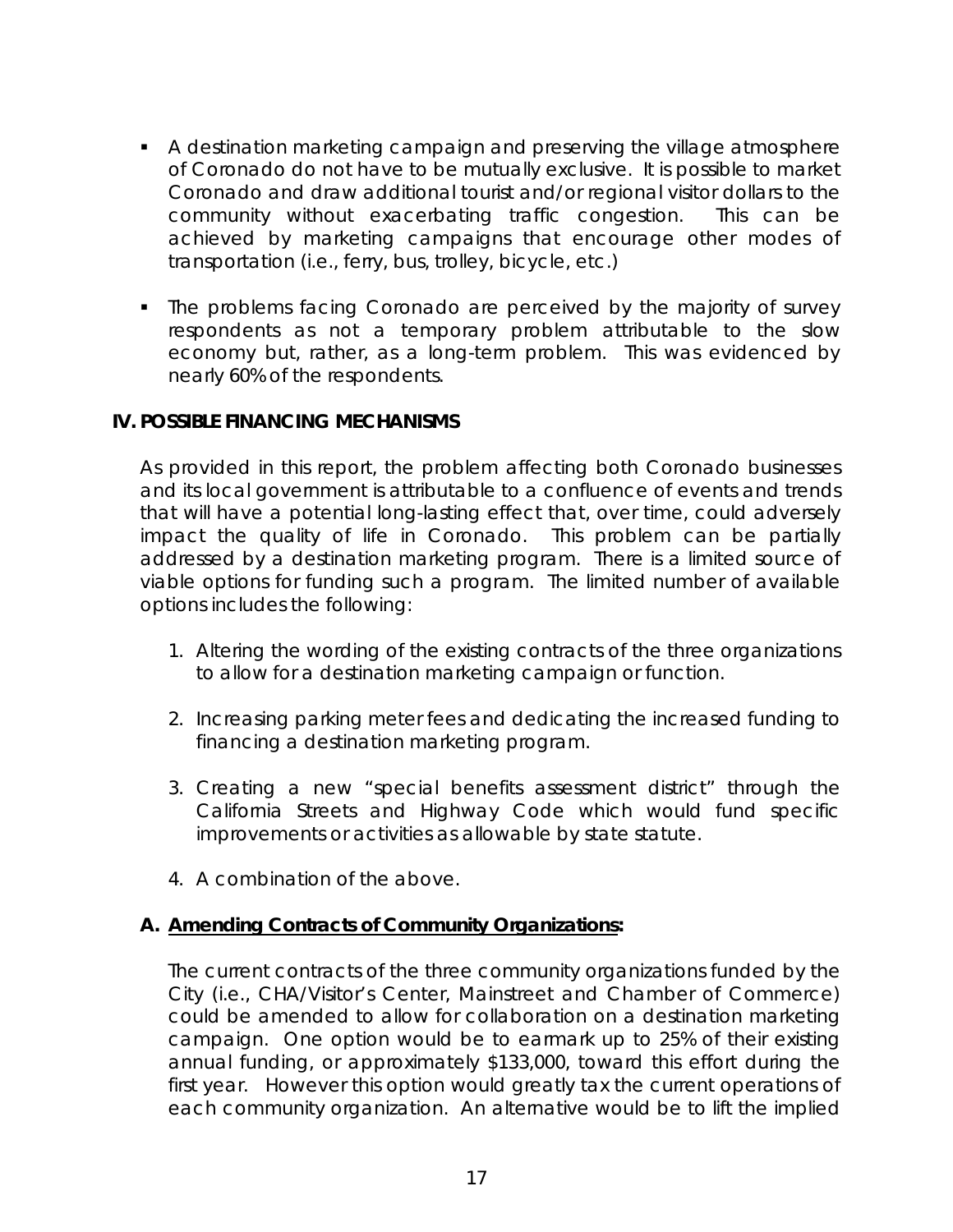restriction upon the three organizations by allowing them to include tourists and/or regional visitors (along with Coronado residents) in their promotion of Coronado businesses.

## **B. Parking Meter Revenues:**

The business survey identified parking meter revenues as the second most popular recommendation for funding the destination marketing program.

A doubling of parking meter revenues, or increasing it from \$0.25 per hour to \$0.25 per half hour , could generate approximately \$240,000 per year. This figure is based on an average for the previous five-year period. Exhibit 1 on the following page includes a map of the City's current parking meter zones.

The City could determine that it was going to double the parking meter fees at any time, and earmark that additional \$240,000 to a destination marketing campaign. This could include: 1) paying the San Diego Convention and Visitor's Bureau (CONVIS) directly for the promotion of the Coronado hotel/motel industry; 2) providing grants to one or more of the three community organizations to fund destination marketing projects; or 3) funding a shuttle service between the Ferry Landing and the Hotel Del Coronado.

This option would be easy to implement since it does not require approval by a majority of the electorate but, rather, by a majority of the City Council. Additionally, even with raising the parking meter rates to \$0.50 per hour these rates would be considerably lower than nearby San Diego which has rates at \$0.25 per 12 minutes. However, if the City were to increase parking meter fees in order to fund a destination marketing campaign, it would preclude the City from realizing these additional monies to support its general fund revenues to finance other City obligations.

The City Council would need to assess the level of concern from Coronado residents toward increasing parking meter rates upon the general business community.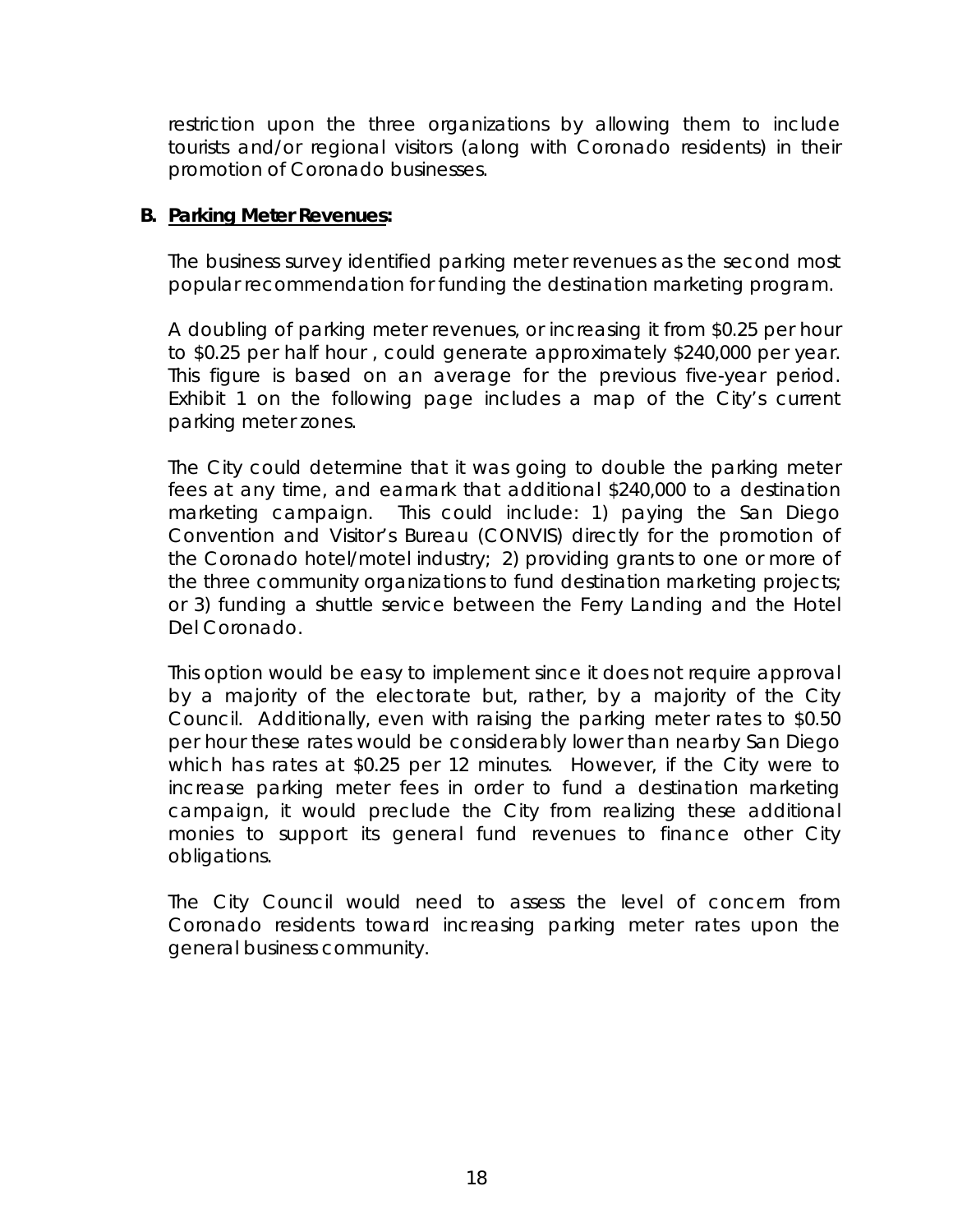## **EXHIBIT 1**

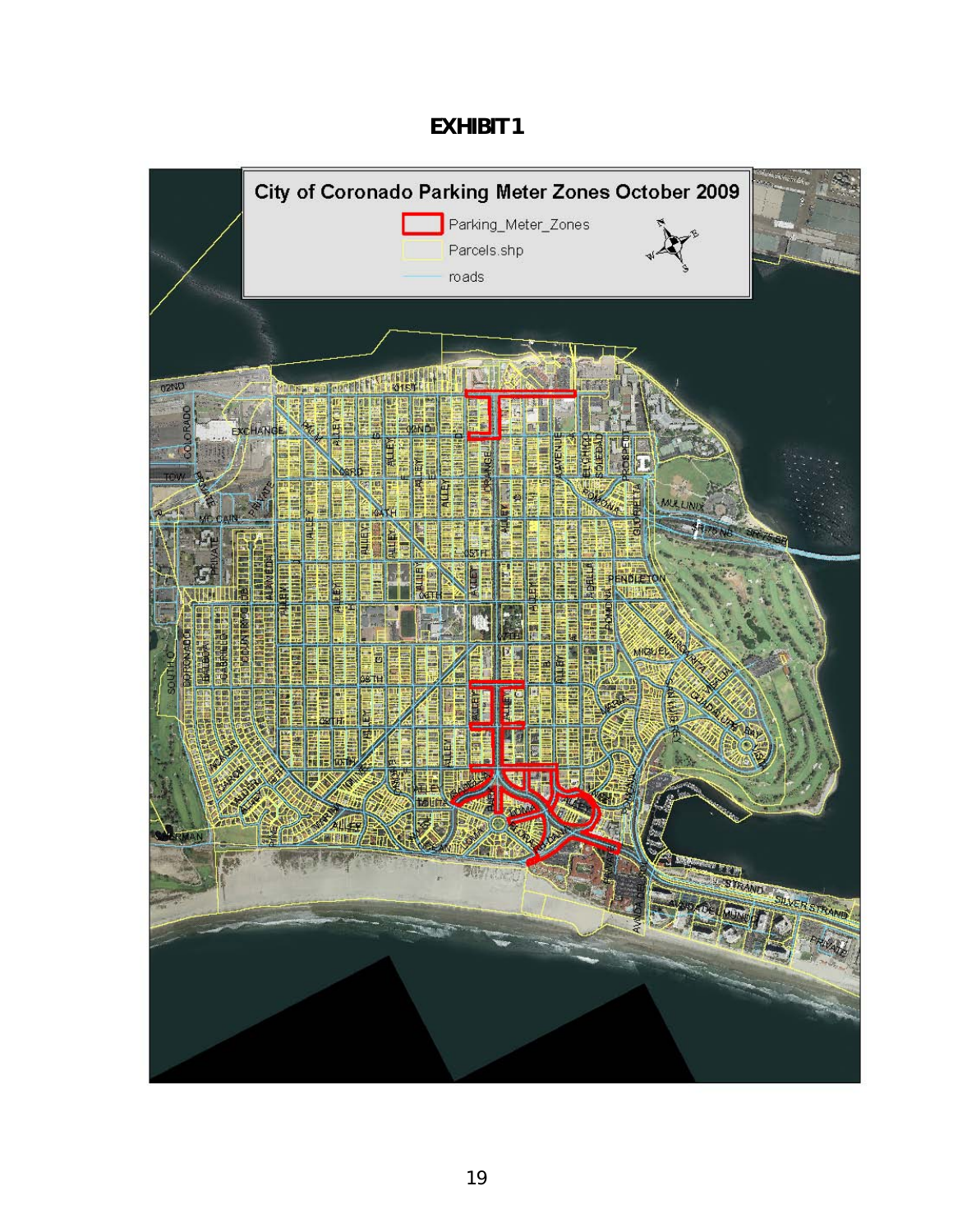## **C. Special Benefits Assessment District:**

 There are two types of special benefit assessment districts in California. One type levies an assessment on the business owner and the second levies an assessment on the commercial property owner. These two types of districts are described more fully in Exhibit 2 on page 18. Examples of how these districts might be applied in Coronado are briefly discussed below.

## *Business Improvement District (BID): (1989 Act)*

 The law pertaining to formation of this type of district is found in the California Streets and Highways Code Section 36500, et seq., also known as the Parking and Business Improvement Area Law of 1989. (See Appendix C.) It allows for a fee to be levied along with the business licenses in order to fund improvements or activities that benefit a particular business district.

This option could levy a surcharge on the business license for those businesses located on Orange Avenue and around the Coronado Ferry Landing. Based on an assessment of \$200 per business for an estimated 400 businesses, an estimated \$80,000 would be realized during the first year.

 Based upon feedback in the outreach meetings with businesses and the business survey, this option was not popular. However, many survey respondents indicated they needed to know more before making a decision. The support for such a district is likely proportionate to the size of the assessment. A similar business survey conducted in 1996 showed similar opposition to a mandatory assessment.

Over the past 10 years, a variation of the "BID" known as a Tourism Improvement District or TID has emerged in California due to the flexibility in the California Streets and Highways Code. (See Sections 36501(d) in Appendix C.) The law that allows for an assessment levied on business licenses to fund improvements or activities that benefit a particular business district through a BID also encourages the creation of districts that might focus on tourism.

More recently, specialty BIDs including ones geared toward promoting car dealer destinations (Mile of Cars in National City and Auto Park Drive/Chula Vista), restaurants, or hotels (Monterey, San Jose and Sacramento Tourism Improvement Districts), have been established over the past ten years. This is an evolving field and as specialty retail areas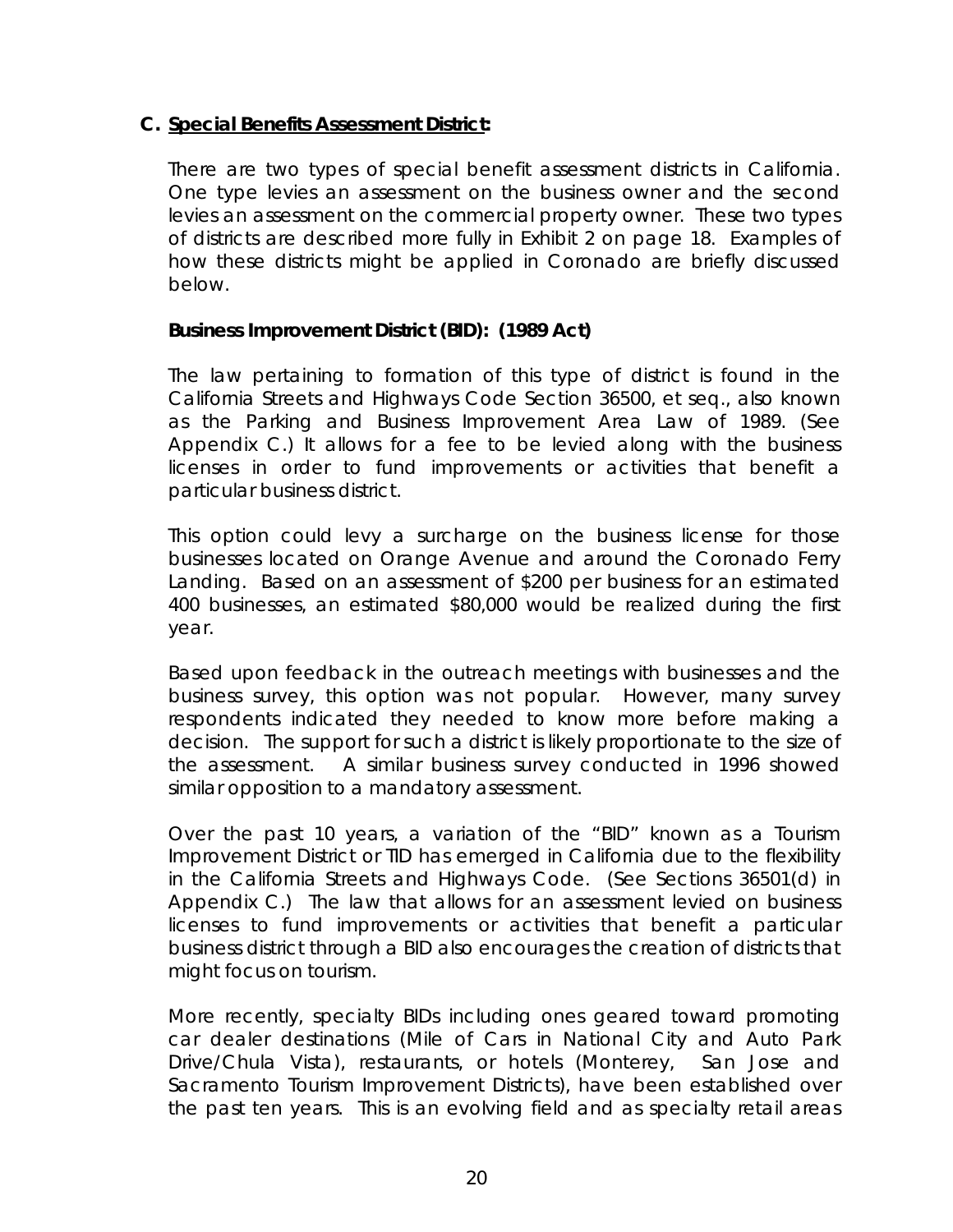determine that they need a funding mechanism for attracting new customers, they seek the 1989 Act to accommodate that need.

*Property Business Improvement District (PBID) (1994 Act):* This option, as provided under the California Streets and Highway Code, would levy an assessment on commercial property owners located on Orange Avenue and around the Coronado Ferry Landing to fund special benefit services. It is not known what amount of funding would be generated. Typically, PBIDs are not setup for destination marketing purposes but, rather, for property-related purposes (i.e., "clean and safe services, security, beautification," etc.) According to the business survey results, currently, there is virtually no support for this funding mechanism. If approved, it is believed the property owners would simply pass through their assessments to their tenants.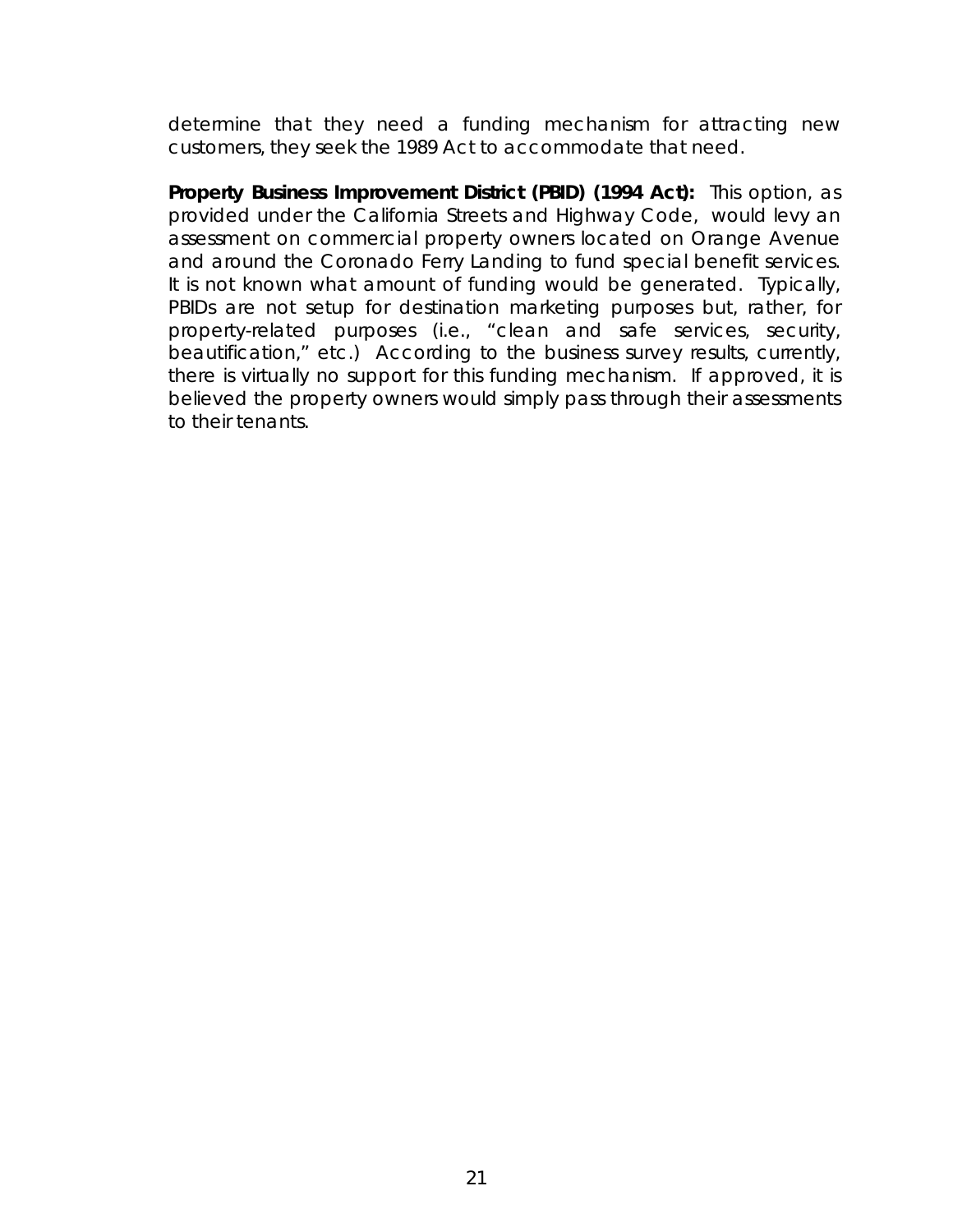## **EXHIBIT 2**

## **COMPARISON BETWEEN THE BUSINESS IMPROVEMENT DISTRICT ACT (1989 STREETS AND HIGHWAY CODE WHICH INCLUDES A BID OR TOURISM IMPROVEMENT DISTRICT) OR THE PROPERTY BUSINESS IMPROVEMENT DISTRICT ACT (1994 STREETS AND HIGHWAY CODE)**

|                                                            | <b>Business Improvement</b>                                                                                                                                                                                                                        | <b>Property Business</b>                                                                                                                                                                                                                                                              |  |
|------------------------------------------------------------|----------------------------------------------------------------------------------------------------------------------------------------------------------------------------------------------------------------------------------------------------|---------------------------------------------------------------------------------------------------------------------------------------------------------------------------------------------------------------------------------------------------------------------------------------|--|
| <b>Issue or Feature</b>                                    | District (BID)                                                                                                                                                                                                                                     | <b>Improvement District (PBID)</b>                                                                                                                                                                                                                                                    |  |
| <b>Basis of Funding</b><br>special benefits or<br>services | Additional fee, (not assessment)<br>on local business license or<br>business tax                                                                                                                                                                   | Assessment on Benefiting parcels                                                                                                                                                                                                                                                      |  |
| Services that can be<br>funded                             | Parking, marketing and<br>promotions, landscaping,<br>cleaning, security, maintenance,<br>administration, beautification, etc.<br>NOTE: TID would specify tourism-<br>related activities.                                                          | Services that confer a "special<br>benefit on real property"<br>including, but not limited to<br>parking, marketing and<br>promotions, landscaping,<br>cleaning, security, economic<br>development, visitor related<br>services, maintenance,<br>administration, beautification, etc. |  |
| Maximum term<br>allowable                                  | Annual levy of BID fees, no set<br>legislatively mandated term                                                                                                                                                                                     | First term, five years, second term,<br>10 year                                                                                                                                                                                                                                       |  |
| <b>Formation Process</b><br>required by<br>legislation     | District can be started on the<br>"initiative of the local legislative<br>body". Requires majority protest<br>provision not to establish district<br>NOTE: For TID, petition of affected<br>hotels would be used here. Seek<br>to get 100% support | Stringent formation procedure<br>required under legislation<br>including creation of<br>Management District, certification<br>of plan by Assessment Engineer,<br>weighted petition, and assessment<br>ballot proceeding                                                               |  |
| Management District<br>Plan required                       | No, but highly recommended<br>outlining costs, boundaries,<br>specific services                                                                                                                                                                    | Yes                                                                                                                                                                                                                                                                                   |  |
| Subject to State<br>Constitution, Prop<br>218?             | <b>No</b>                                                                                                                                                                                                                                          | Yes, considered a property<br>assessment under Prop 218                                                                                                                                                                                                                               |  |
| Is an election<br>required?                                | No, only a majority protest<br>hearing.                                                                                                                                                                                                            | Yes, a mail assessment ballot<br>procedure among affected<br>property owners is required.                                                                                                                                                                                             |  |
| Public Hearing<br>required                                 | Yes, district can only not be<br>formed by a demonstrated<br>majority protest                                                                                                                                                                      | Yes, majority weighted returned<br>mail ballots, as well as those<br>turned in by the end of the public                                                                                                                                                                               |  |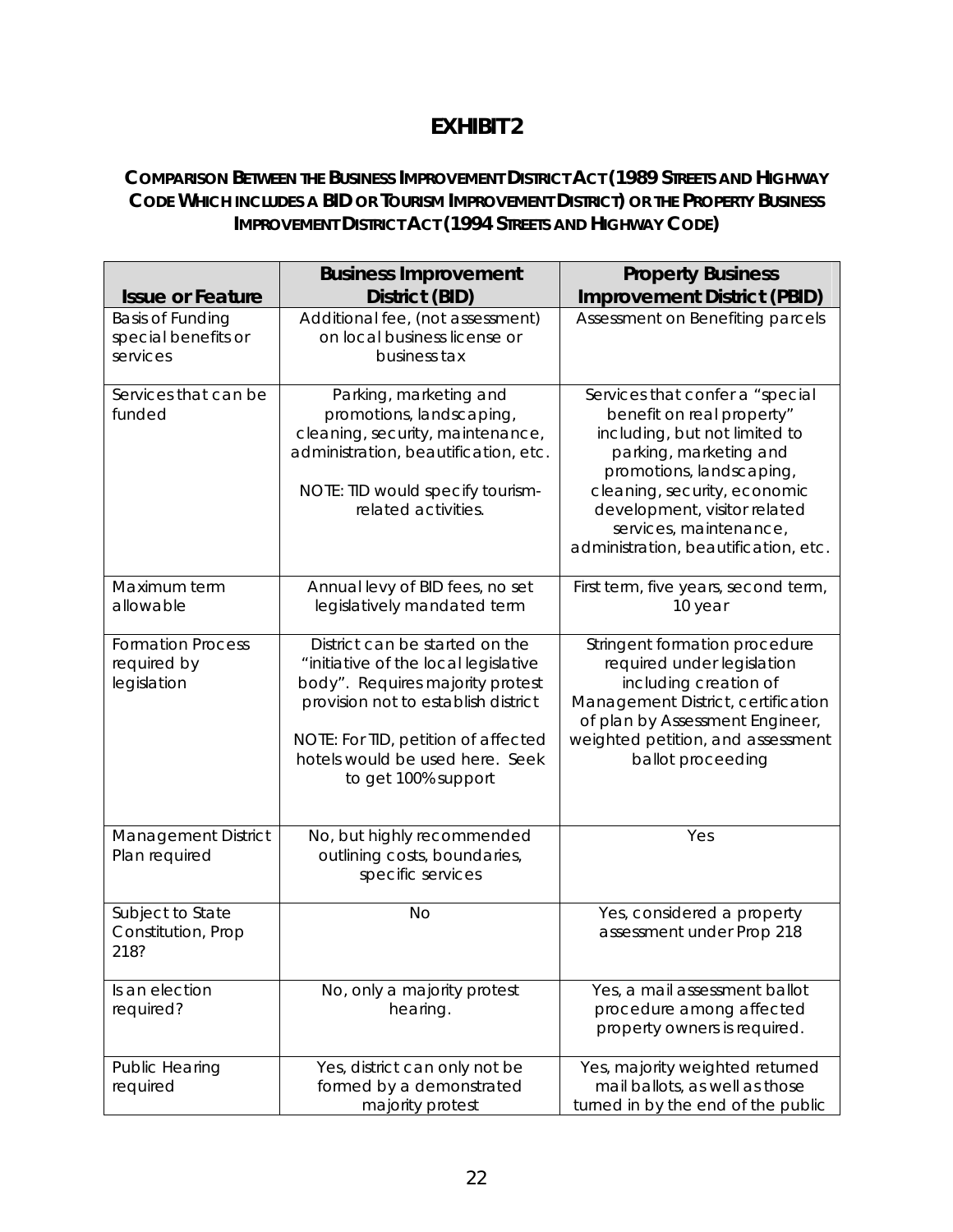| <b>Issue or Feature</b>                                            | <b>Business Improvement</b><br>District (BID)                                                                                                                                                                                    | <b>Property Business</b><br><b>Improvement District (PBID)</b>                                                                                                                                                                                                                                                                                                                                                                                                                                               |
|--------------------------------------------------------------------|----------------------------------------------------------------------------------------------------------------------------------------------------------------------------------------------------------------------------------|--------------------------------------------------------------------------------------------------------------------------------------------------------------------------------------------------------------------------------------------------------------------------------------------------------------------------------------------------------------------------------------------------------------------------------------------------------------------------------------------------------------|
|                                                                    |                                                                                                                                                                                                                                  | hearing must demonstrate support<br>for establishment of the district                                                                                                                                                                                                                                                                                                                                                                                                                                        |
| City Council action<br>needed                                      | Yes                                                                                                                                                                                                                              | Yes, to levy the assessments on the<br>benefiting parcels                                                                                                                                                                                                                                                                                                                                                                                                                                                    |
| Management                                                         | Provides for self-management as<br>per legislation                                                                                                                                                                               | Provides for self-management as<br>per legislation                                                                                                                                                                                                                                                                                                                                                                                                                                                           |
| City oversight<br>required in the<br>management of the<br>district | Yes                                                                                                                                                                                                                              | Yes                                                                                                                                                                                                                                                                                                                                                                                                                                                                                                          |
| Adhere to Brown Act<br>open meeting<br>provisions?                 | Yes                                                                                                                                                                                                                              | Yes                                                                                                                                                                                                                                                                                                                                                                                                                                                                                                          |
| Disestablishment<br>Procedures                                     | The City Council adopts a<br>resolution of intent stating the<br>reason to disestablish the BID. A<br>public hearing is held and an<br>ordinance is adopted. The BID<br>assets are disposed in<br>accordance with the ordinance. | During operation of PBID, there is a<br>30-day period each year in which<br>the assessed parties may request<br>disestablishment. The 30-day<br>period commences on the<br>anniversary date that PBID was<br>established. Upon written petition<br>of 50% or more of the assessed<br>parties, the City Council passes a<br>resolution of intent to disestablish<br>the PBID. A public hearing is held<br>with the assessed parties notified.<br>A proposal is considered on<br>disposing of the PBID assets. |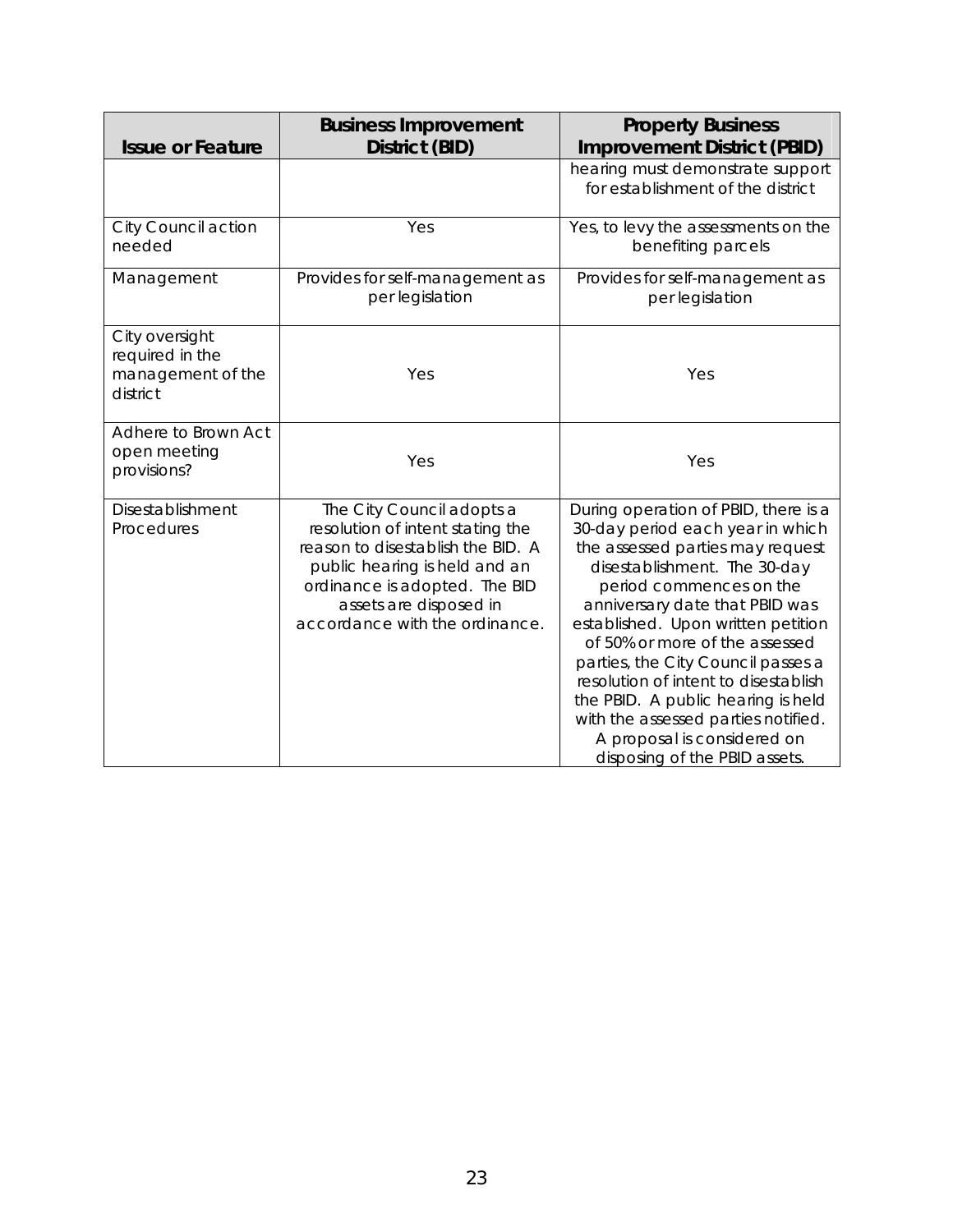## **D. Recommendation – Establishing a TID:**

In meetings with the General Managers of the major hotels, a proposal was developed to form a Tourism Improvement District (TID) as allowed by the Parking and Business Improvement Area Law of 1989. This proposal would levy a one percent (1%) assessment on room revenues of Coronado hotels with more than 90 rooms. This would include the following four major hotels:

| No.   Hotel/Motel                    | <b>Rooms</b> |
|--------------------------------------|--------------|
| <b>Hotel Del Coronado</b>            | 757          |
| Loews Coronado Bay Resort            | 439          |
| <b>Coronado City Marriott Resort</b> | 300          |
| Glorietta Bay Inn                    |              |

These four major hotels contain 82% of the 1,944 rooms available among all 16 hotels in Coronado and generate 94% of the City's total TOT revenues each year. It is estimated this option could generate a range of annual funding from \$750,000 to \$900,000 in TID revenues. This option could finance a destination marketing program and other business enhancing projects as well as possibly provide the City with a partial or complete funding source for the grants currently given to the three community organizations.

 The issue of determining who to assess is dictated by who will directly benefit from the assessment. The above-listed four major hotels have the wherewithal to effectively promote and market their rooms, which gives them a distinct advantage over the smaller hotels/motels. This includes marketing on the internet, providing discounts for major wholesalers of rooms and accommodating group sales. The smaller hotels/motels do not have that ability. While the smaller hotels do, for the most part, have a presence on the internet, their ability to influence large groups of customers to make buying decisions is limited to the small advertising budgets that they possess.

The ability of the larger hotels to work with the already-established Tourism Marketing District (TMD) in San Diego, and its largest benefactor ConVis, is an important piece of the equation. Due to Coronado's geography, its hotels are not part of the San Diego TMD. As a result, Coronado hotels cannot participate in many of the programs that are offered to competitor hotels located in San Diego. For example, large scale 'inventory sale' opportunities with online travel agencies (OTAs) are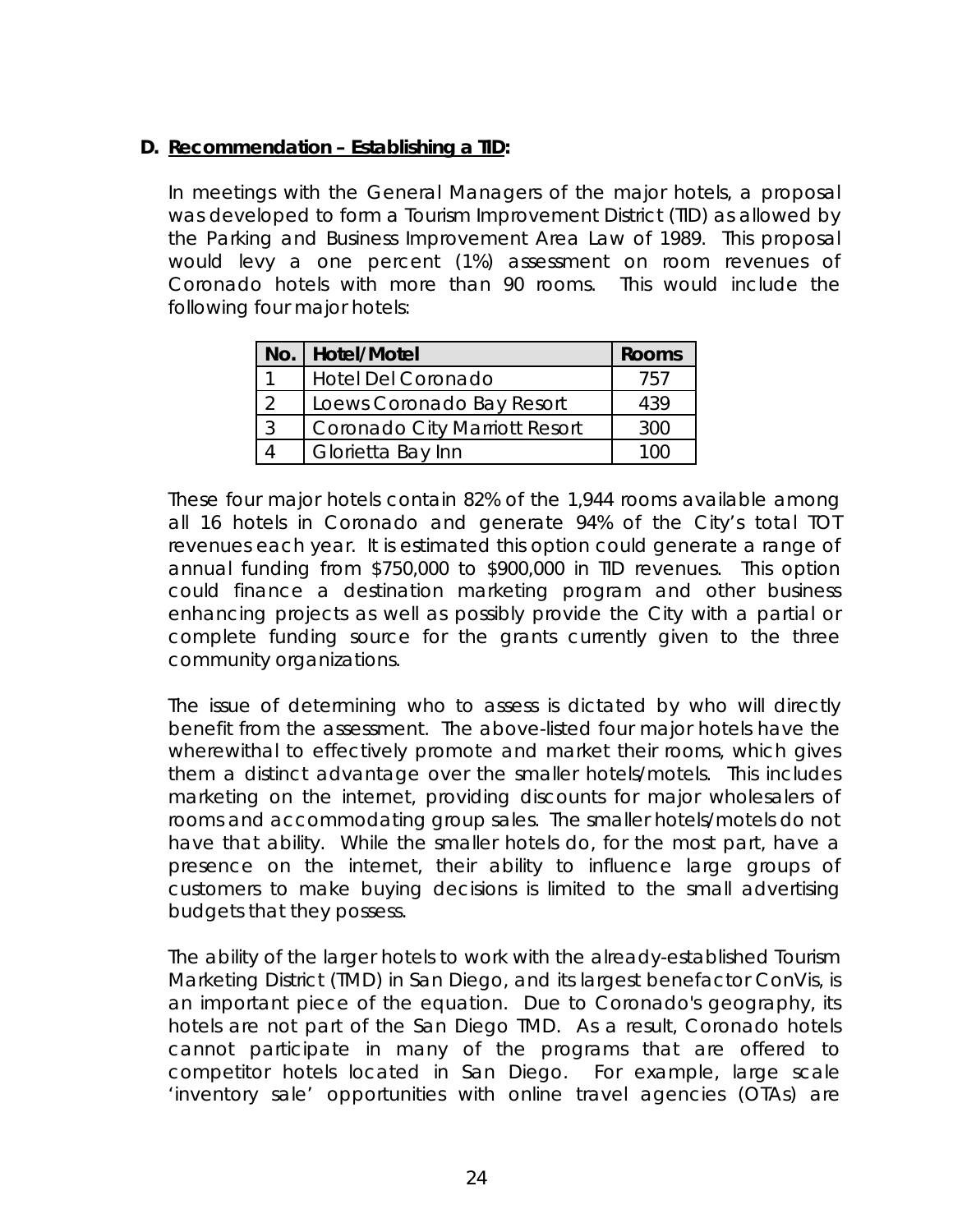missed, since the funding for them comes from the San Diego TMD. If a similar Coronado TID was established, it could contract with the San Diego TMD to access ConVis . By providing additional revenues through this option, a crucial part of the market can be obtained. Through name recognition and overflow, even the smaller, non-participating hotels can benefit from this as well.

Most importantly, the margins and rates charged by the four hotels could easily accommodate a one percent (1%) room charge, where this might be a much higher financial burden on the hotels with rooms under 90 rooms.

The levying of an additional one percent upon each room of the hotels in Coronado could adversely affect the ability of the City to later raise its tourism occupancy taxes. However, given the City's current rate of 8%, there is still capacity, if needed, to raise TOT rates while remaining competitive with surrounding cities in Southern California. Provided below is a table listing the TOT rates of municipalities with a significant hotel/motel industry in Southern California:

| <b>Comparative Analysis of TOT Rates</b> |                 |                      |              |  |  |
|------------------------------------------|-----------------|----------------------|--------------|--|--|
| In Southern California*                  |                 |                      |              |  |  |
| City                                     | <b>TOT Rate</b> | <b>TID in Place?</b> | <b>TOTAL</b> |  |  |
| Anaheim                                  | 15%             | Pending at 2%        | 17%          |  |  |
| <b>Garden Grove</b>                      | 13%             | Pending at 2%        | 15%          |  |  |
| Long Beach                               | 12%             | Yes, 3%              | 15%          |  |  |
| <b>Beverly Hills</b>                     | 14%             | <b>No</b>            | 14%          |  |  |
| Santa Monica                             | 14%             |                      | 14%          |  |  |
| West Hollywood                           | 12.5%           | Yes, 1.5%            | 14%          |  |  |
| San Diego                                | 10.5%           | <b>2% TMD</b>        | 12.5%        |  |  |
| Redondo Beach                            | 12%             |                      | 12%          |  |  |
| Del Mar                                  | 11.5%           | <b>No</b>            | 11.5%        |  |  |
| Carlsbad                                 | 10%             | 1\$/room night       | $10% + $1$   |  |  |
| Chula Vista                              | 10%             | <b>No</b>            | 10%          |  |  |
| Encinitas                                | 10%             | No                   | 10%          |  |  |
| Manhattan Beach                          | 10%             |                      | 10%          |  |  |
| National City                            | 10%             | <b>No</b>            | 10%          |  |  |
| Coronado                                 | 8%              | 1% proposed          | 9%           |  |  |
| <b>AVERAGE</b>                           | 11%             |                      | 12%          |  |  |

❖ Sorted highest to lowest by Total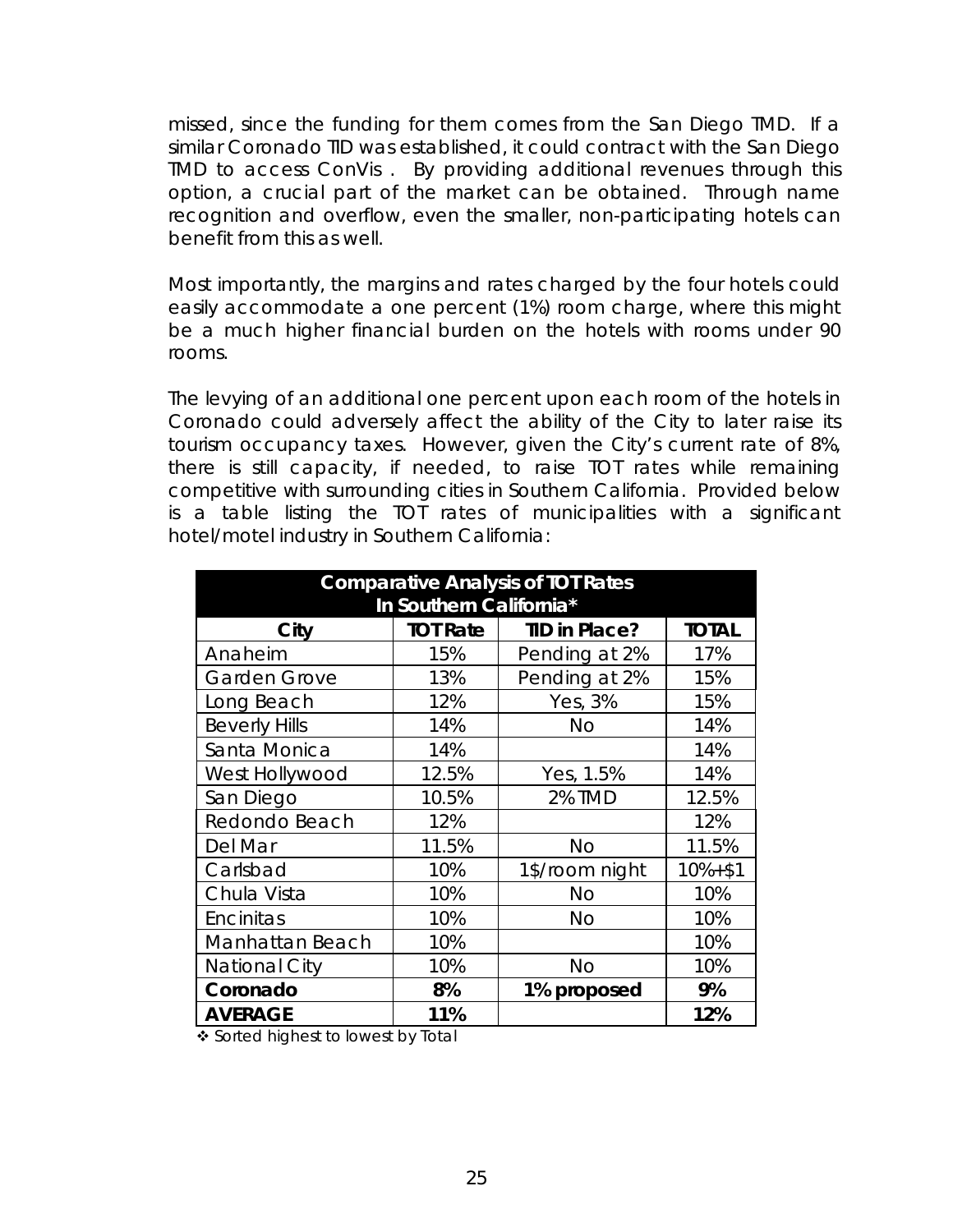As illustrated by the above table, adding a one percent (1%) TID surcharge would increase the overall room rate to 9%, which is still below every City listed.

As proposed, a new TID management entity (overseen by a Board of Directors) would be responsible to allocate the revenues generated by the new TID.

The Committee explored three variations of the concept described above, addressing the use of some portion of the funds to finance the three community organizations:

**Option A:** Under this option, some of the TID funds would be used to support the three community organizations. A base amount equal to the budgeted FY 2010/11 funding allocations (\$535,000) would be allocated per year to the three community organizations. Of the remaining funds, a one-to-one (1:1) dollar match would be implemented. From these matching dollars, an amount not to exceed \$250,000 would be allocated to underwrite the program with CONVIS to promote the four major hotels and bring visitors. The remaining balance would be used to underwrite the elements of a regional destination marketing program for the business community and/or fund annual cost-of-living adjustments for the three community organizations.

A nine-member TID Board of Directors could be established consisting of representatives from the assessed businesses; representatives from community organizations and other at-large representatives. The membership could include:

- $\blacksquare$  one (1) representative from each of the four hotels;
- **one (1) representative from the Chamber of Commerce;**
- one (1) from MainStreet;
- one (1) from the CHA/Visitors Center; and
- two (2) at-large representatives from the business community.

**Option B:** Similar to Option A, the TID would segregate a base amount of \$535,000 of TID revenues to fund the three community organizations. But the funding would be provided to the City and the City would subcontract with the three organizations. After the first year, the three organizations would approach the City Council for annual funding increases as it currently does. The remaining amount of TID revenues would be allocated by the new TID management entity, as described above.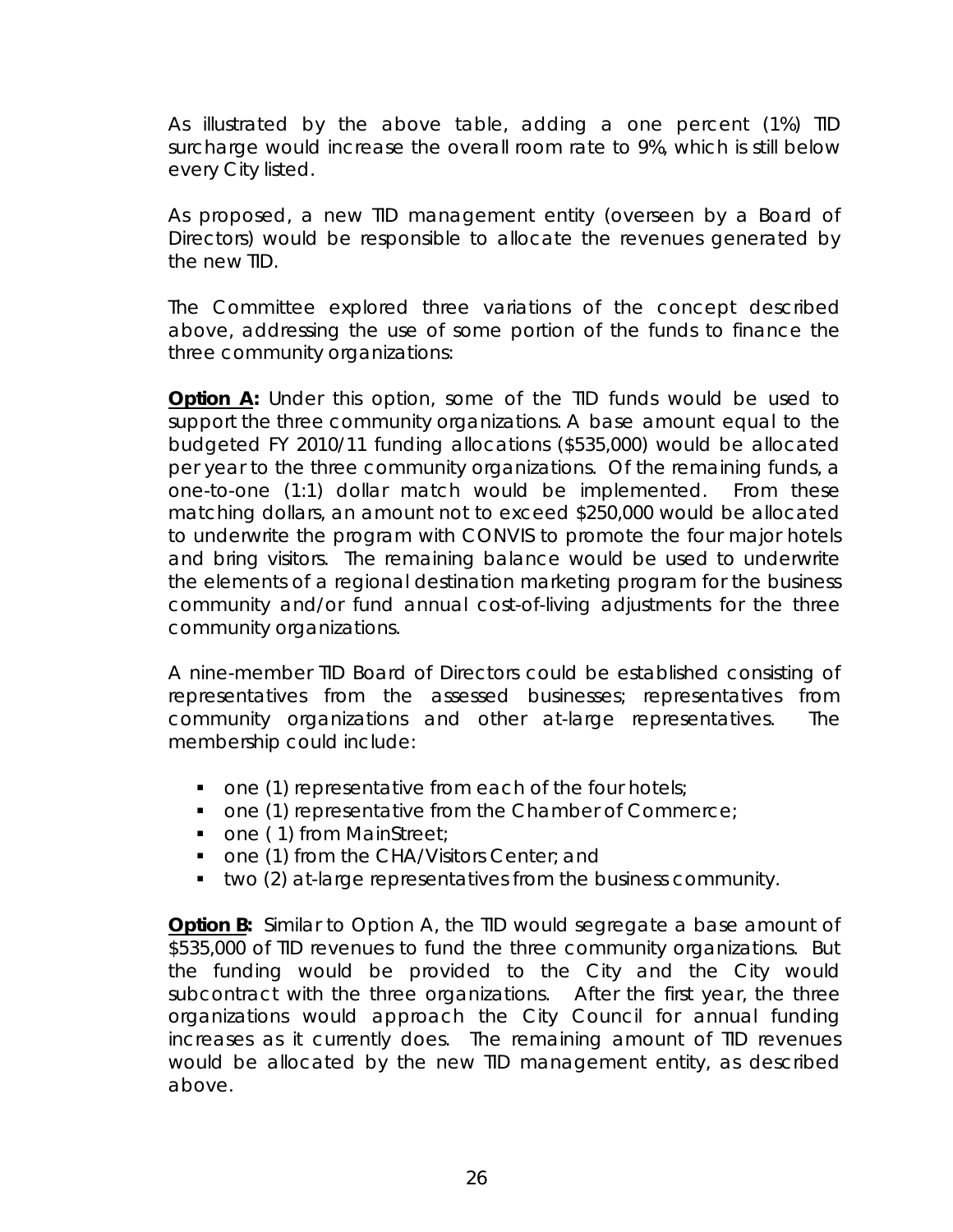**Option C:** Under this proposal, the three community organizations would continue to be directly funded by the City's **general fund** as part of the City's annual budget adoption. The TID would be funded through either a one-half (0.5%) or full one (1.0%) percent increase in the hotel room surcharge. As with Option A, these revenues would underwrite the CONVIS program along with various elements of a regional destination marketing program for the business community. (This option is in response to the concerns of the three community organizations to being annually funded by a new semi-autonomous entity.)

## **V. CONCLUSION**

The problem facing Coronado stems from a confluence of events on a national, state and local level. These events directly affect the hotel and retail industry and, ultimately, the City's tax base that provides "general benefit" services to its residents which are financed, in part, by the tax revenues generated by these industries. The city's retail sector cannot solely rely on the resident population to sustain itself. Thus, it must attract visitors from outside the city. Fluctuations on the room occupancy among the city's hotel/motel sector also directly impact the viability of the city's retail sector. Thus, to effectively promote tourism and Coronado businesses, a destination marketing program appears to be the best solution to these interrelated problems.

## **VI. RECOMMENDATION**

 There appears to be broad-based support among the business community for a destination marketing program. The target of that program would be tourists, including visitors from Southern California.

The BID Ad Hoc Committee, as a whole, supported the establishment of a destination marketing program. To finance the program, a majority of the Committee supported the establishment of a Tourism Improvement District funded by the major hotels, based on either Option B or C.

It is the professional opinion of New City America, that based upon the multitude of meetings held, the results of the survey, and the sentiment of the BID Ad Hoc Committee, Options B and C represent concepts worthy of further development. Depending on specific management plan details and legal considerations, either of these options would result in the needed comprehensive promotion of Coronado businesses, without disrupting the current contracting relationship between the City and the three community organizations.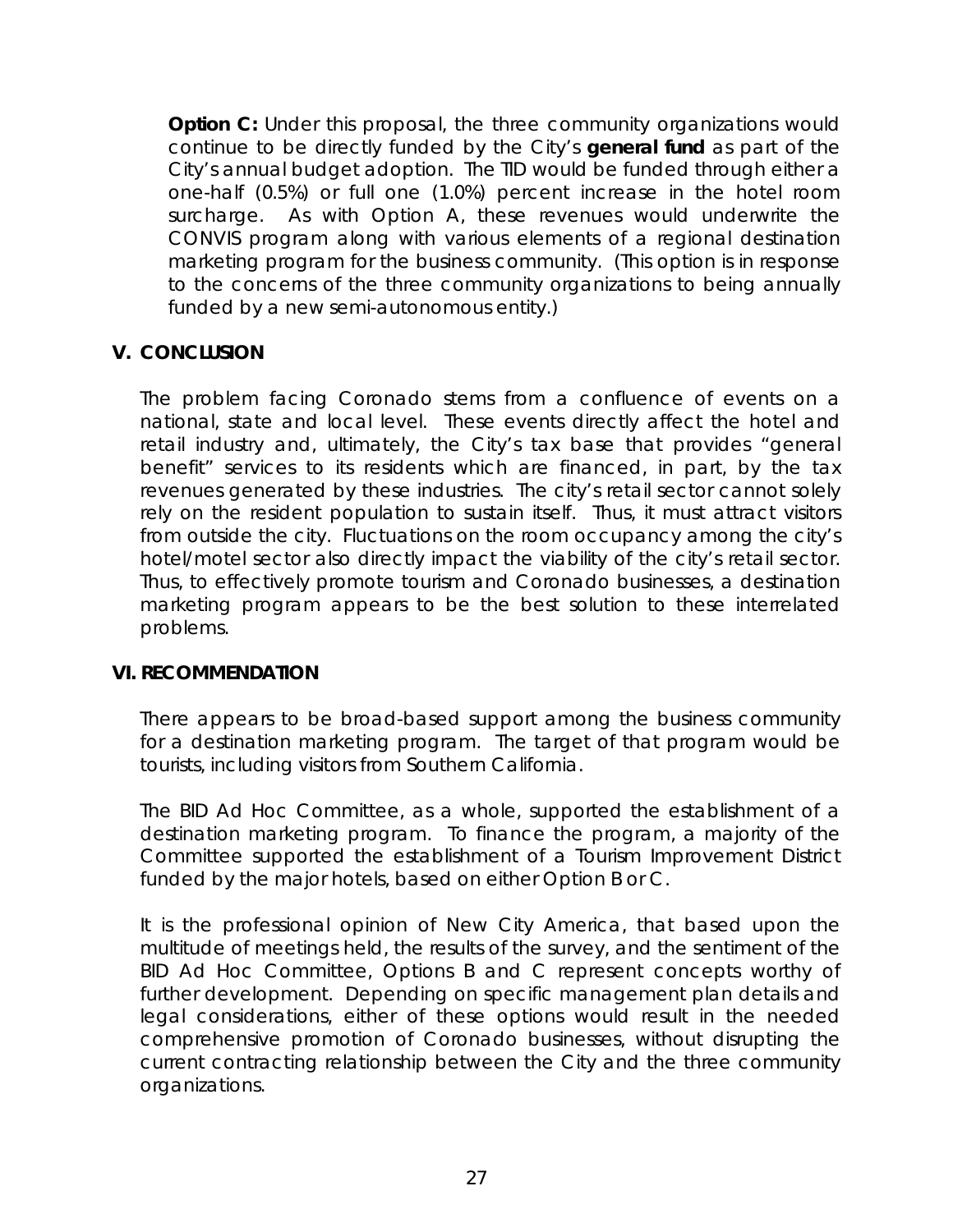## **ALTERNATIVE**

The City Council could decide to maintain the status quo OR adopt a combination of the options discussed in this report.

## **VII. NEXT STEPS**

 If the City Council approves either Option A, B or C, the next steps in the formation of the Tourism Improvement District includes:

- 1. If directed by the City Council, *the adopted proposal* would be presented to the community-at-large for input. A workshop could be conducted to solicit input from the Rotary, church groups, community organizations, neighborhood associations or any other group that City staff felt important to the process.
- 2. Prepare the legal, management and other related documents to establish a TID, based upon instructions of the City Council.
- 3. Meet with the four major hotels to establish a "TID Steering Committee" and confirm the assessments to be levied and what those assessments would provide.
- 4. Develop a management plan to determine percentages and/or amounts to be allocated to specific programs or activities related to the limitations of the 1989 Act. The management plan would identify:
	- a. the boundaries of the district;
	- b. the exclusions (hotels under 90 rooms)
	- c. the special benefit services to be funded by the TID;
	- d. the management entity;
	- e. the term of the TID, if relevant; and
	- f. any other special provisions of the TID.
- 5. Submit the management plan to the City Attorney for review and approval.
- 6. Promulgate a petition (outlining the TID plan) to all of the affected hotels. They would demonstrate their support by signing a document stating that they understand the financial impact of the TID and endorse the provisions of the management district plan.
- 7. Submit the management plan (as an ordinance) to the City Council to docket the item for a public hearing. At the public hearing, public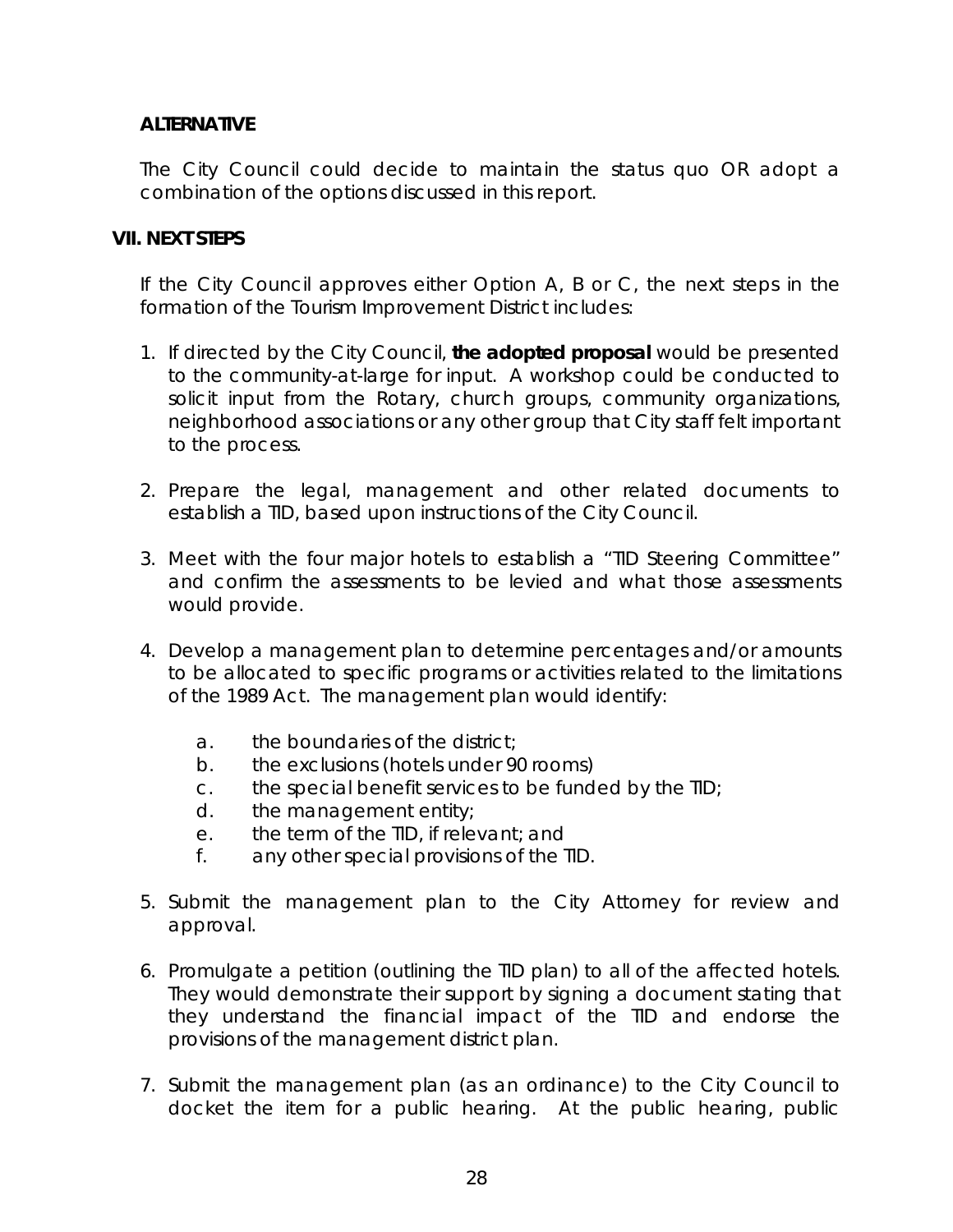testimony would be taken, and the ordinance establishing the TID would be considered. If the ordinance is approved by the City Council, the City would then begin the TID collection process to coincide with the TOT collection process. Once segregated, the TID funds would be allocated to the management corporation, and/or held back by the City to fund the organizations at outlined in TID Option B or Option C.

The entire process of formation should be concluded as quickly as possible, ideally by the end of April, to allow for the promotion of the business community and hotels during the summer of 2010.

## **VIII. ISSUES ASSOCIATED WITH ESTABLISHING A TOURISM IMPROVEMENT DISTRICT**

 Outlined below are issues which have been identified at this juncture with regard to establishing a TID.

## **1.** *What programs could a Coronado TID fund?*

 **ANSWER:** Possible programs and activities funded by a new Coronado Tourism Improvement District could include the following:

- a. branding of the local business district;
- b. internet marketing;
- c. underwriting special events;
- d. hiring of a local PR firm to draw attention to activities in Coronado;
- e. funding a pedestrian way-finding system;
- f. marketing campaigns targeting residents of downtown San Diego and cruise ship patrons;
- g. marketing campaigns emphasizing alternative modes of transportation to Coronado;
- h. aiding in the funding of organizations whose purpose is to enhance and promote the Coronado business community; and/or
- i. down town shuttle service.

## **2.** *What is the fiduciary role of the City?*

**ANSWER:** Once the City has approved an assessment to levy on the benefitting hotels, the City would ultimately have the fiduciary responsibility to ensure that the TID funds are allocated pursuant to the management plan and state law. The City ultimately can disestablish the TID or change the management contract if it is not satisfied with the level of services being provided by the management entity.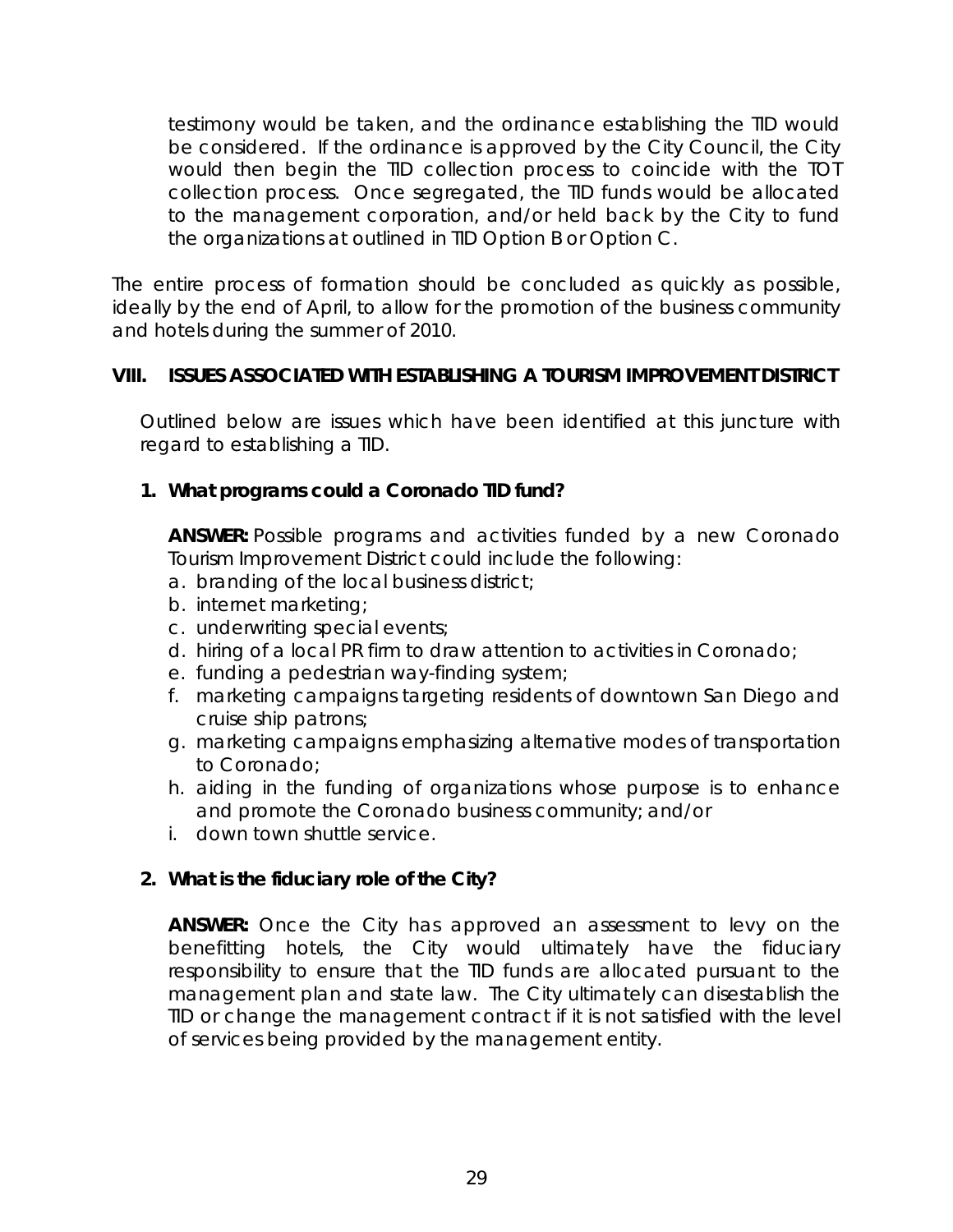## **3.** *Who provides legal advice to the TID management entity, the City or independent legal counsel?*

**ANSWER:** The management entity of the TID has the option to retain its own legal counsel, which is consistent with other TIDs and BIDs. However, the ultimate authority on use of the funds would be the City Council. Examples of best practices by other cities would be very instrumental in interpreting this issue.

## **4.** *What are the legal and administrative costs to support the TID management entity, and who pays for these costs?*

**ANSWER:** The legal and administrative costs to support the TID management entity should be laid out in an administrative services component of the TID plan. Usually, the administrative costs would include general liability insurance, directors and officers insurance, accounting and auditing services, CPA services, staff oversight of contracts, office expenses, printing, etc. Legal costs should be minimal as there is not really a need for legal input on an ongoing basis for the administration of the district.

## **5.** *What oversight does the City Council have on use of TID revenues?*

**ANSWER:** Every year, the City Council will receive an annual report from the TID "Advisory Board." The Advisory Board is spelled out in Section 36530 of the California Streets and Highway Code (See Appendix C). Once the Advisory Board has made its recommendation to the City Council on the expenditure of revenues, the City Council may adopt or amend the recommendation based upon feedback from the assessed businesses, City Manager, City Attorney or in response to City Council inquiries. The Advisory Board's report is then adopted in the form of a resolution by the City Council and the City Manager is usually authorized to enter into an agreement with the TID Management entity for another year to administer the funds of the TID. (See Sections 36534 and 36535 in Appendix C.)

## **6.** *Who appoints members to the TID management entity Board of Directors?*

**ANSWER:** A new non-profit entity (501(c) 3) will be established by the benefiting businesses and the sole function of that new non-profit corporation will be to administer the TID consistent with the management plan. The non-profit entity will have provisions for nomination or election of Board members within its bylaws and those bylaws must conform to the rules of the Secretary of State of California. So usually, the TID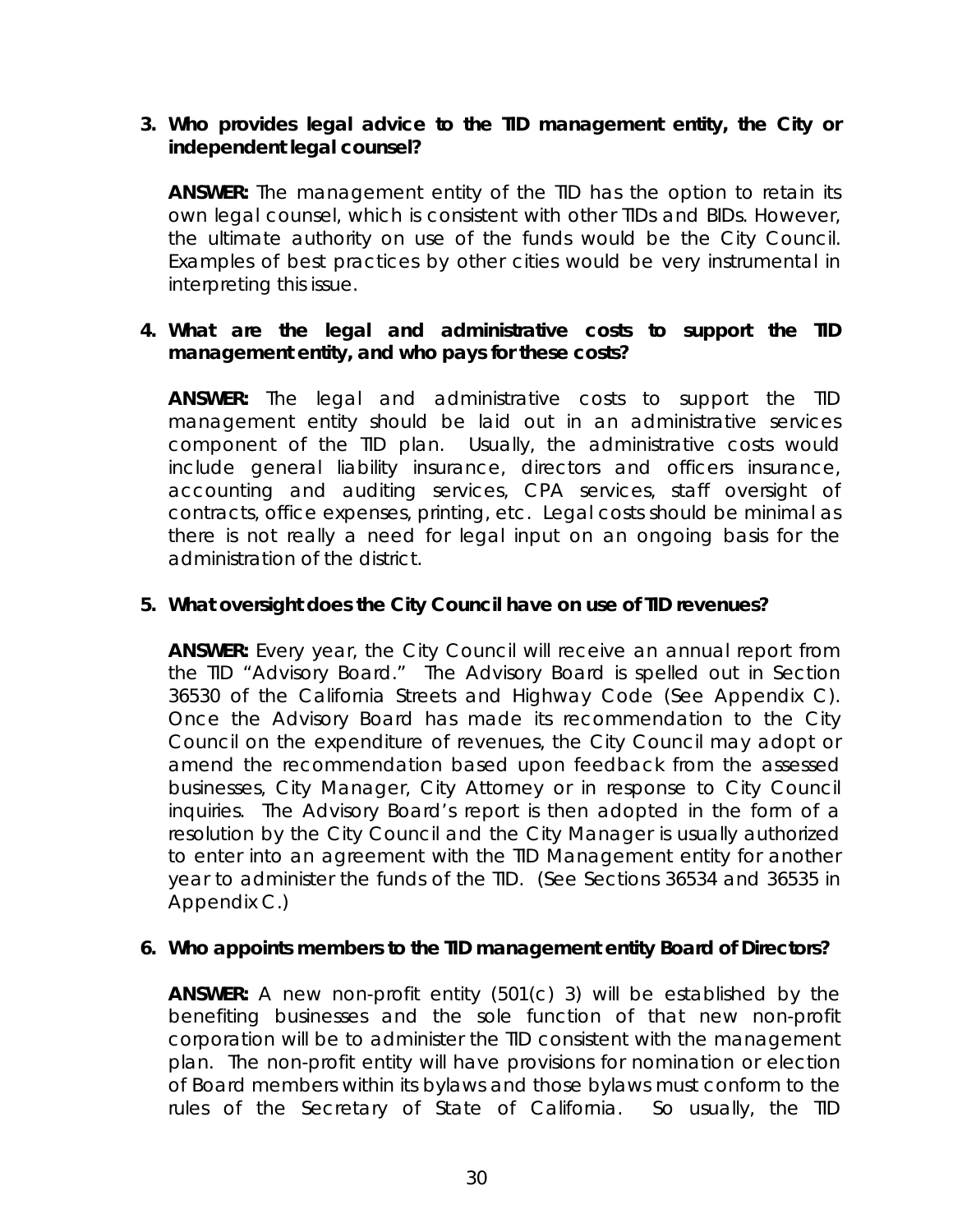management corporation has its own internal provisions for determining appointment of its members. The current proposal regarding membership on the Board Directors may include representatives from the four major hotels, the three community organizations and two at-large representatives from the business community.

## **7.** *What is the oversight role of the TID management entity by the City Council?*

 **ANSWER:** Since the TID Management entity could only receive the TID assessments under contract with the City, the oversight would be spelled out in the contract. It is recommended that the City adopt the same model under the current contracts with the three community organizations. That is, the City should not interfere in the daily workings and operations of the TID management entity. The TID management entity should be allowed to hire and fire staff, conduct its own Board meetings and raise funds as it sees fit.

## **8.** *What is role of City staff?*

**ANSWER:** Normally, City staff plays a supportive role. City staff may have a seat on the Board, if the bylaws provide for that. At a minimum, City staff should have any ongoing, constructive working relationship with the TID Manager (if there is one), or the TID Board President. City staff support services will include processing bill payments, collecting revenues, conducting accounting functions, etc.

## *9***.** *For how long will the TID be in existence?*

**ANSWER:** If desired by the City Council, a sunset clause can be incorporated in the management plan. Otherwise, the TID will continue until the City or a majority of the TID members (i.e., the four hotels) decide to dissolve the TID.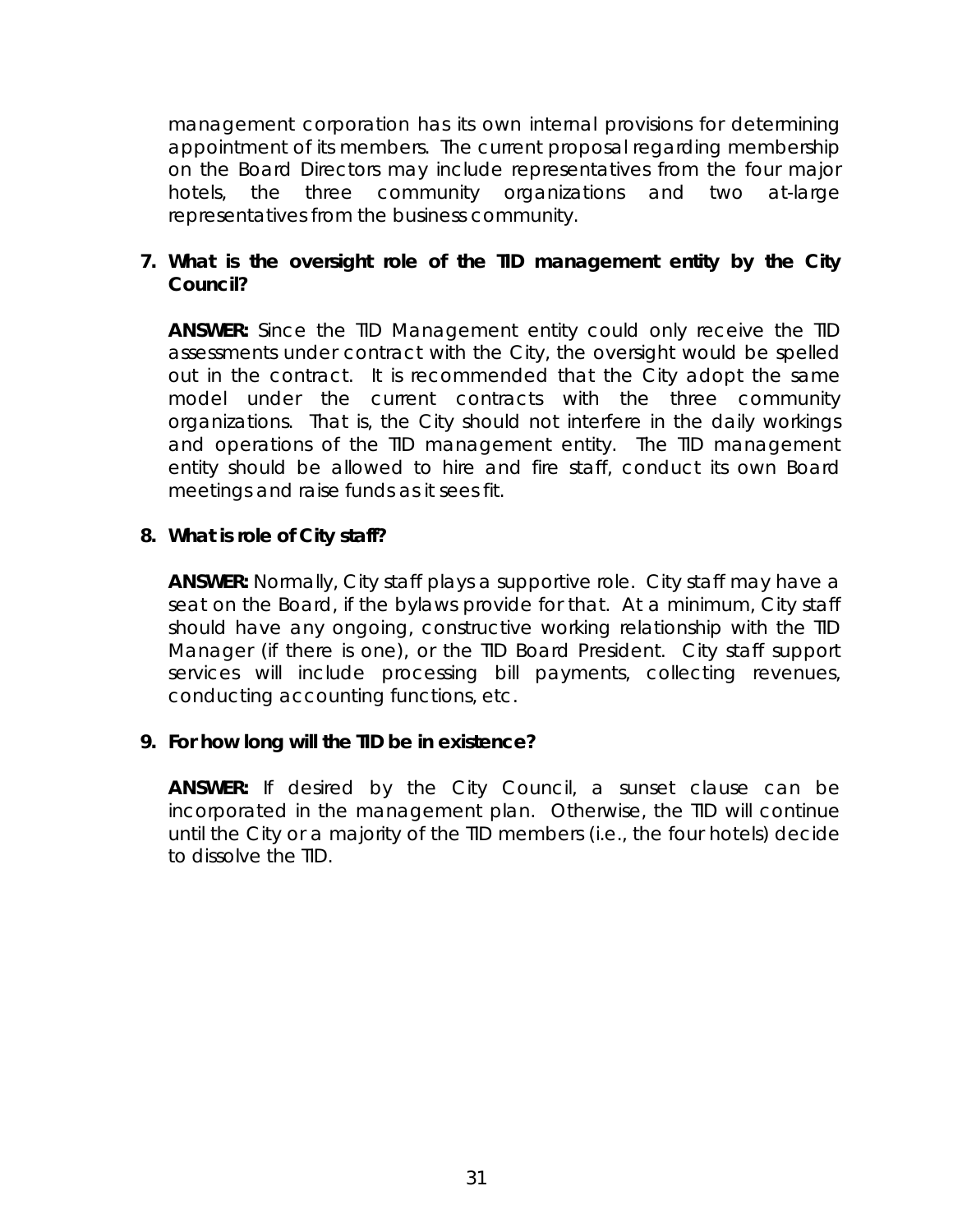**APPENDIX A BUSINESS SURVEY RESULTS**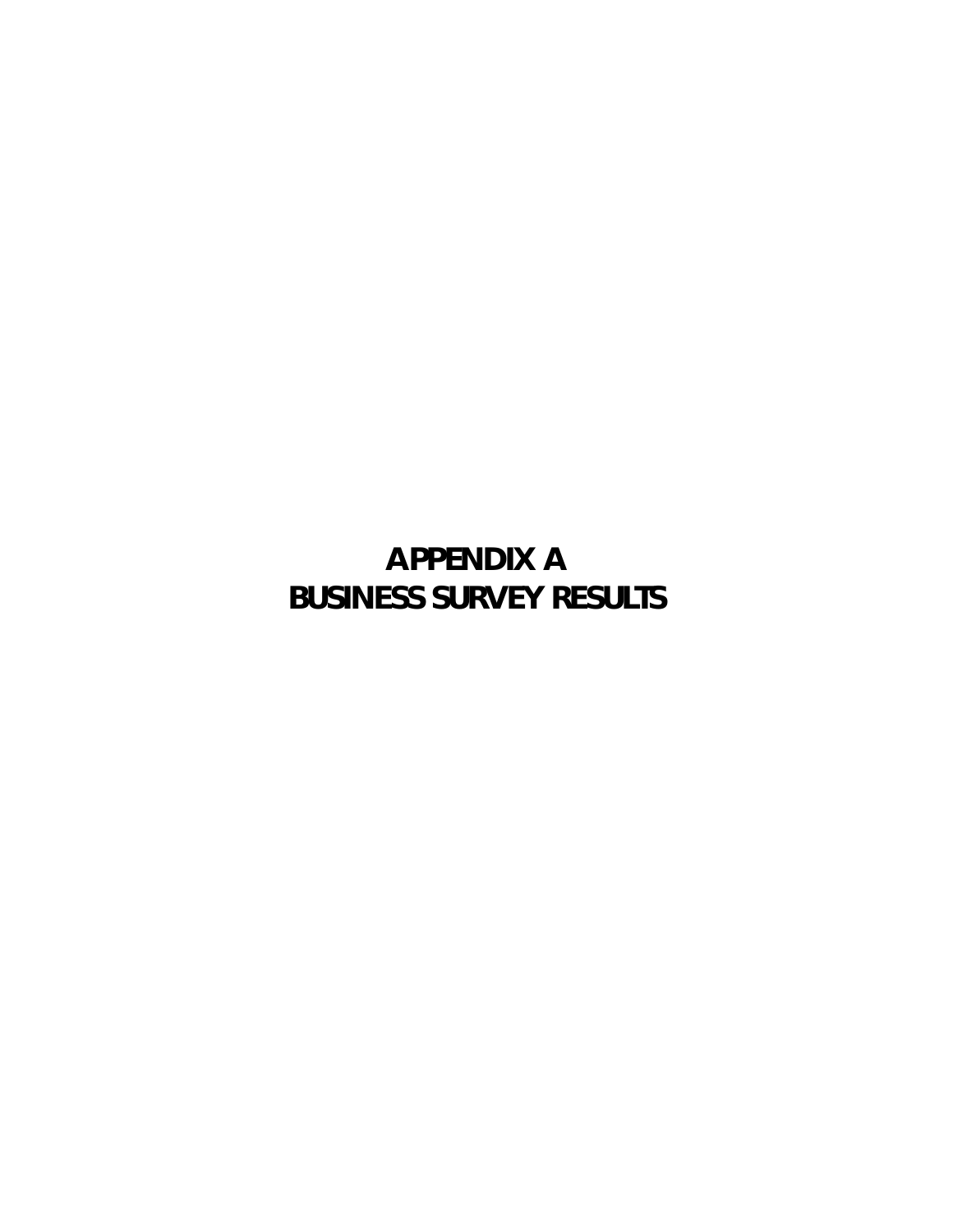**APPENDIX B VISITOR SURVEY RESULTS**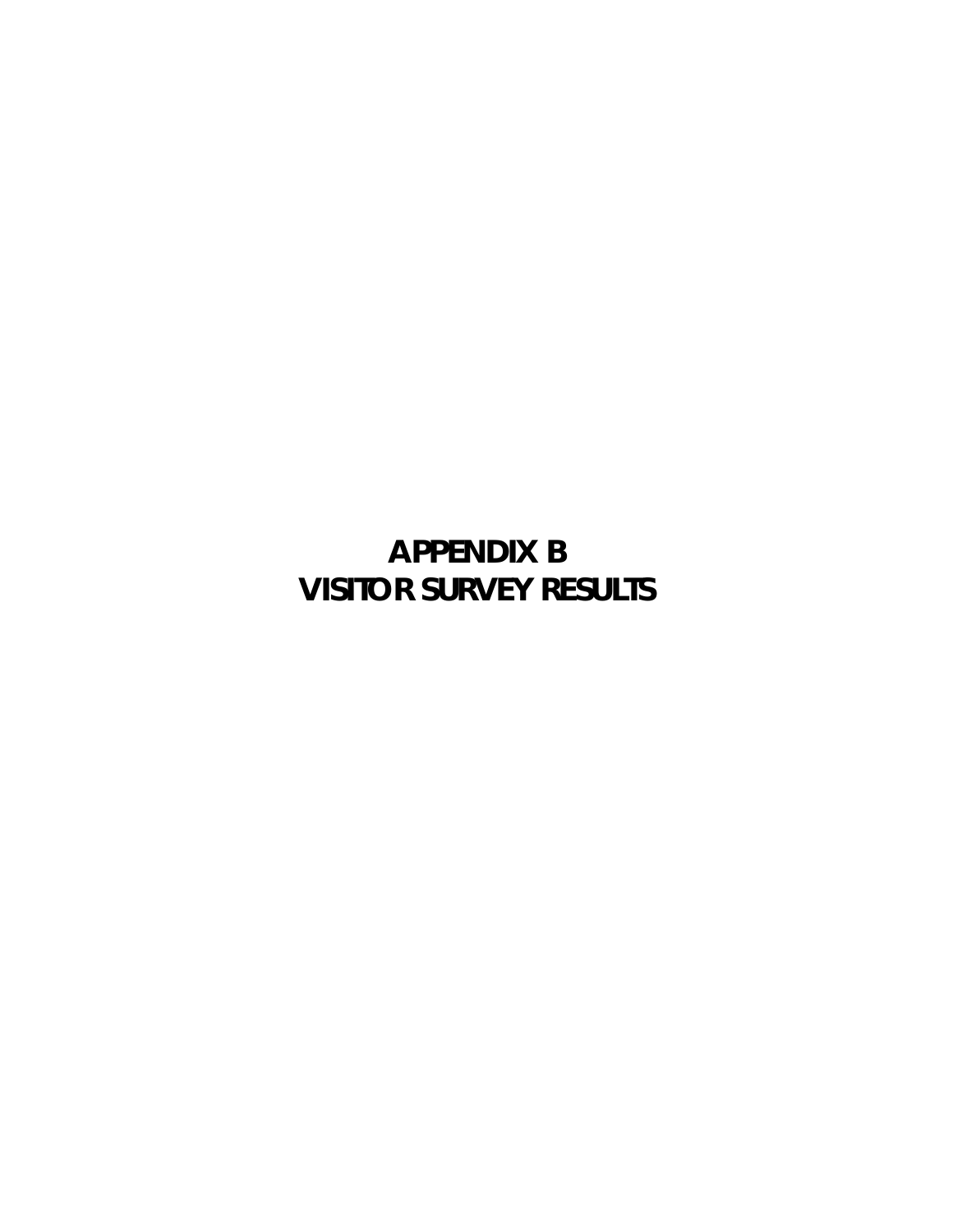## **APPENDIX C**

## **CALIFORNIA STREETS AND HIGHWAY CODE SECTION 36500, ET. SEQ. (1989 PARKING AND BUSINESS IMPROVEMENT AREA LAW)**